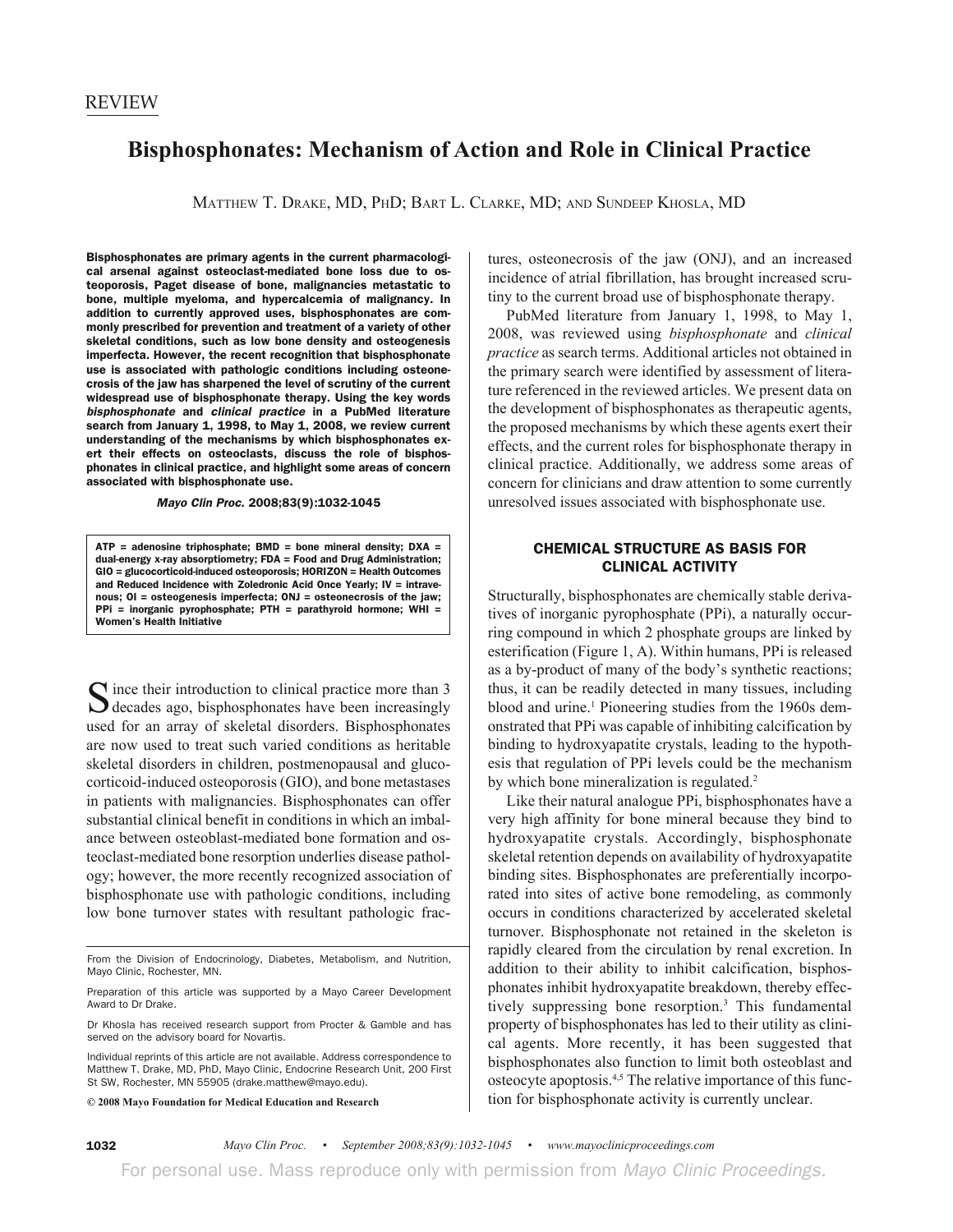

FIGURE 1. Bisphosphonate structures and approximate relative potencies<sup>6</sup> for osteoclast inhibition.

Modification of the chemical structure of bisphosphonates has widened the differences between the effective bisphosphonate concentrations needed for antiresorptive activity relative to those that inhibit bone matrix mineralization, making the circulating concentrations of all bisphosphonates currently used in clinical practice active essentially only for the inhibition of skeletal resorption.<sup>1</sup> As shown in Figure 1, A, the core structure of bisphosphonates differs only slightly from PPi in that bisphosphonates contain a central nonhydrolyzable carbon; the phosphate groups flanking this central carbon are maintained. As detailed in Figure 1, B, and distinct from PPi, nearly all bisphosphonates in current clinical use also have a hydroxyl group attached to the central carbon (termed the  $R<sup>1</sup>$  position). The flanking phosphate groups provide bisphosphonates with a strong affinity for hydroxyapatite crystals in bone (and are also seen in PPi), whereas the hydroxyl motif further increases a bisphosphonate's ability to bind calcium. Collectively, the phosphate and hydroxyl groups create a tertiary rather than a binary interaction between the bisphosphonate and the bone matrix, giving bisphosphonates their remarkable specificity for bone.<sup>1</sup>

Although the phosphate and hydroxyl groups are essential for bisphosphonate affinity for bone matrix, the final structural moiety (in the  $R<sup>2</sup>$  position) bound to the central carbon is the primary determinant of a bisphosphonate's potency for inhibition of bone resorption. The presence of a

nitrogen or amino group increases the bisphosphonate's antiresorptive potency by 10 to 10,000 relative to early non–nitrogen-containing bisphosphonates, such as etidronate.1,6 Recent studies (described subsequently) delineate the molecular mechanism by which nitrogen-containing bisphosphonates inhibit osteoclast activity.

A critical pharmacological feature of all bisphosphonates is their extremely high affinity for, and consequent deposition into, bone relative to other tissues. This high affinity for bone mineral allows bisphosphonates to achieve a high local concentration throughout the entire skeleton. Accordingly, bisphosphonates have become the primary therapy for skeletal disorders characterized by excessive or imbalanced skeletal remodeling, in which osteoclast and osteoblast activities are not tightly coupled, leading to excessive osteoclast-mediated bone resorption.

Early non–nitrogen-containing bisphosphonates (etidronate, clodronate, and tiludronate) (Figure 1, B) are considered first-generation bisphosphonates. Because of their close structural similarity to PPi, non–nitrogen-containing bisphosphonates become incorporated into molecules of newly formed adenosine triphosphate (ATP) by the class II aminoacyl–transfer RNA synthetases after osteoclast-mediated uptake from the bone mineral surface.<sup>1</sup> Intracellular accumulation of these nonhydrolyzable ATP analogues is believed to be cytotoxic to osteoclasts because they inhibit multiple ATP-dependent cellular processes, leading to osteoclast apoptosis.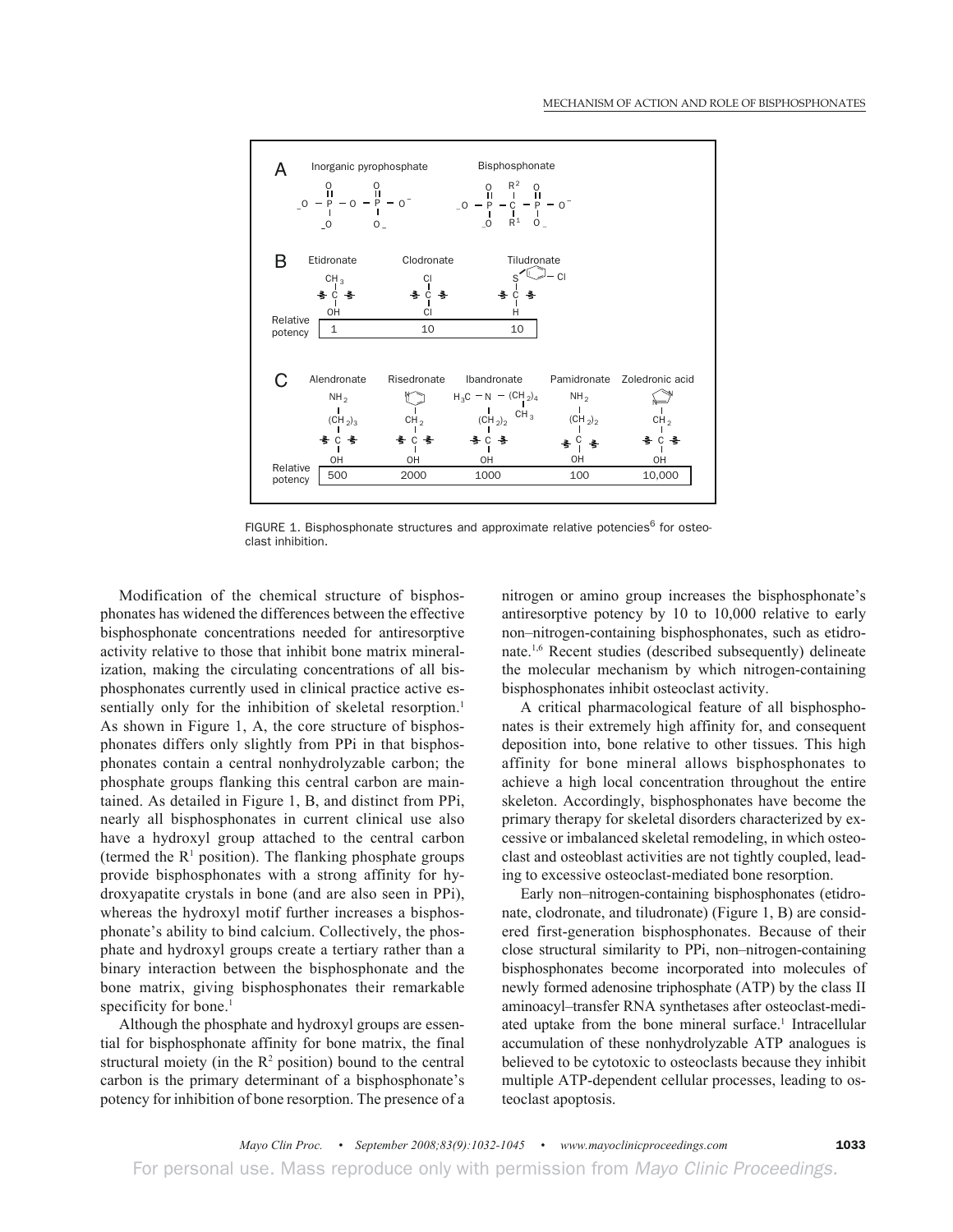

FIGURE 2. A, Nitrogen-containing bisphosphonates selectively inhibit farnesyl pyrophosphate synthase (FPPS) within osteoclasts. B, Osteoclast endocytosis of bisphosphonate from the bone surface leads to FPPS inhibition and osteoclast apoptosis.  $BP = nitrogen\text{-}containing$ bisphosphonate; HMG-CoA = 3-hydroxy-3-methylglutaryl coenzyme A.

Unlike early bisphosphonates, second- and third-generation bisphosphonates (alendronate, risedronate, ibandronate, pamidronate, and zoledronic acid) have nitrogencontaining  $\mathbb{R}^2$  side chains (Figure 1, C). The mechanism by which nitrogen-containing bisphosphonates promote osteoclast apoptosis is distinct from that of the non–nitrogencontaining bisphosphonates. As elegantly illustrated in recent studies, nitrogen-containing bisphosphonates bind to and inhibit the activity of farnesyl pyrophosphate synthase, a key regulatory enzyme in the mevalonic acid pathway critical to the production of cholesterol, other sterols, and isoprenoid lipids<sup>6,7</sup> (Figure 2, A). As such, the posttranslational modification (isoprenylation) of proteins (including the small guanosine triphosphate–binding proteins Rab, Rac, and Rho, which play central roles in the regulation of core osteoclast cellular activities including stress fiber assembly, membrane ruffling, and survival) is inhibited,<sup>8</sup> ultimately leading to osteoclast apoptosis.<sup>9</sup> Interestingly, whereas farnesyl pyrophosphate synthase is ubiquitously expressed in mammalian cells and has a critical role in lipid production, cellular apoptosis induced by nitrogen-containing bisphosphonates appears to occur only in osteoclasts. This is likely a direct function of the ability of bisphosphonates to selectively adhere to and be retained within bone before endocytosis within osteoclasts during osteoclast-mediated bone mineral dissolution and matrix digestion (Figure 2, B). Given the fact that nearly all patients now receive treatment

with the more potent nitrogen-containing bisphosphonates rather than the earlier non–nitrogen-containing bisphosphonates, the remainder of this review focuses on this more recent class of bisphosphonates.

# ADDITIONAL CLINICAL FEATURES

Although bisphosphonate-mediated induction of osteoclast apoptosis cannot be measured directly within the clinical setting, a temporal reduction in biochemical markers of bone resorption (namely amino- and carboxyl-terminal breakdown products of type 1 collagen in serum and urine) after bisphosphonate initiation is considered a reasonably reliable surrogate of bisphosphonate efficacy and potency. Maximum suppression of bone resorption occurs within approximately 3 months of initiation of oral bisphosphonate therapy given daily, weekly, or monthly and remains roughly constant with continuation of treatment.<sup>10-12</sup> Resorption is suppressed more rapidly after intravenous (IV) bisphosphonate administration than after oral bisphosphonate therapy.

As might be anticipated, length of suppression is largely a function of bisphosphonate potency for mineral matrix binding, such that the most potent bisphosphonate, zoledronic acid, at a dose of either 4 mg<sup>13</sup> or 5 mg (the dose approved by the Food and Drug Administration [FDA] for osteoporosis),14 effectively suppresses biochemical markers of bone resorption for up to 1 year in women with postmeno-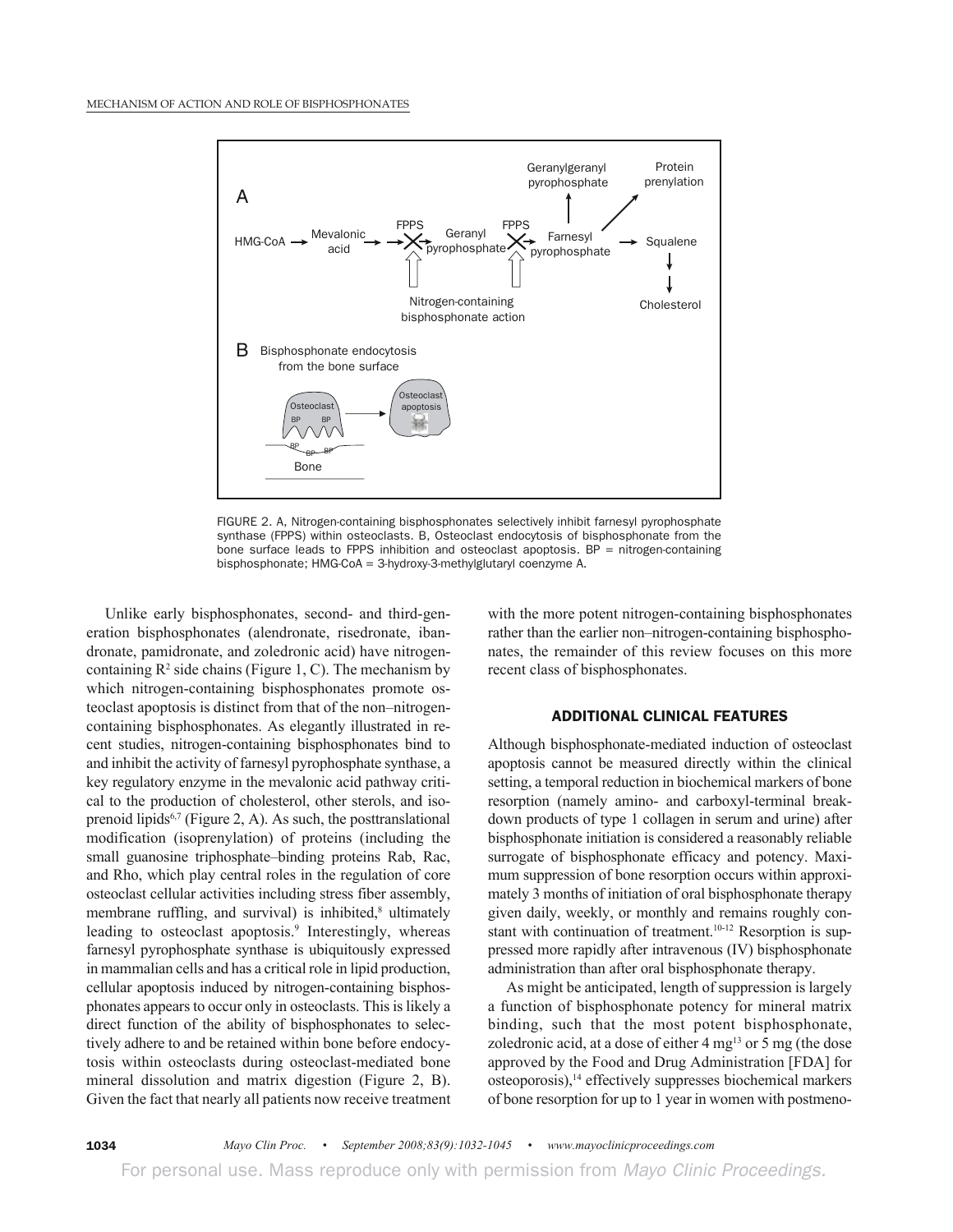pausal osteoporosis. Although the precise biologic half-lives of the currently used nitrogen-containing bisphosphonates remain the subject of debate largely because of technical challenges required to determine bisphosphonate levels in urine and serum, estimates for the potent bisphosphonate alendronate suggest a biologic half-life of more than 10 years after single-dose IV administration.15

A critical feature governing the clinical pharmacology of bisphosphonates is their bioavailability. As a class, bisphosphonates are very hydrophilic. Accordingly, they are poorly absorbed from the gastrointestinal tract after oral administration (generally with absorption of  $\leq 1\%$  for an oral dose), instead undergoing paracellular transport because they are not lipophilic.16 Further, only about 50% of the absorbed drug is selectively retained in the skeleton, whereas the remainder is eliminated in the urine without being metabolized. Skeletal uptake and retention are primarily dependent on host factors (renal function, prevalent rate of bone turnover, and binding site availability) and bisphosphonate potency for bone matrix.<sup>12</sup> The amount of bisphosphonate retained after either oral or IV administration varies widely both between patients and across clinical conditions and is primarily believed to reflect variations in bone turnover.12

A previous impediment for many patients prescribed oral bisphosphonate therapy was the inconvenience associated with daily oral administration (requiring patients to remain upright for 30 minutes and refrain from eating any food both 2 hours before and at least 30 minutes after pill ingestion) and the relatively common association with gastrointestinal symptoms. The more recent development of pharmacologically equivalent preparations allowing for once-weekly (alendronate or risedronate) or even monthly (ibandronate or risedronate) oral administration has profoundly affected bisphosphonate delivery for most patients for whom convenience (and thus adherence to therapy) was an issue and has correspondingly lead to higher rates of adherence.17,18 Further, the availability of IV preparations (pamidronate, ibandronate, and zoledronic acid), which for most clinical conditions require even less frequent dosing, has eliminated the gastrointestinal adverse effects incurred by some patients managed with oral bisphosphonates, although the rate of acute phase reactions characterized by flulike symptoms (low-grade fever, myalgias and arthralgias, or headache) is increased in patients receiving IV rather than oral bisphosphonate treatment.<sup>14</sup>

### ROLE IN CLINICAL PRACTICE

As aforementioned, bisphosphonates promote the apoptosis of osteoclasts actively engaged in the degradation of mineral on the bone surface. Accordingly, bisphosphonates have become the primary therapy for managing skeletal

conditions characterized by increased osteoclast-mediated bone resorption. Such excessive resorption underlies several pathologic conditions for which bisphosphonates are now commonly used, including multiple forms of osteoporosis (juvenile, postmenopausal or involutional [senile], glucocorticoid-induced, transplant-induced, immobility-induced, and androgen-deprivation–related), Paget disease of bone, osteogenesis imperfecta (OI), hypercalcemia, and malignancy metastatic to bone.

Although each of the nitrogen-containing bisphosphonates is more potent than the non–nitrogen-containing bisphosphonates, their ability to suppress osteoclast activity (as measured by biochemical markers of bone turnover) varies. However, whether superior suppression of bone turnover is relevant for fracture prevention remains to be determined. Indeed, data suggest that adherence to longterm bisphosphonate therapy, rather than the specific bisphosphonate used, is the most important factor in determining the effectiveness of treatment for limiting fracture risk.19,20 Accordingly, studies examining bisphosphonate therapy adherence suggest that, by addressing patient concerns of medication safety and timing, clinicians can significantly improve adherence.<sup>21</sup> Whether weekly or monthly oral bisphosphonate dosing leads to higher rates of adherence to therapy is currently unknown.

#### **OSTEOPOROSIS**

The most common clinical condition for which bisphosphonate therapy is used is osteoporosis, a skeletal condition characterized by compromised bone strength resulting in an increased risk of fracture. As previously noted, osteoporosis is a clinically heterogeneous disease with a range of origins, including hormone loss (postmenopausal and androgen-deprivation), iatrogenic (glucocorticoid-induced and transplant-related), physical (immobility), and genetic (eg, juvenile and OI-associated). Often these conditions overlap within individual patients.

Postmenopausal osteoporosis is characterized by an imbalance between osteoclast-mediated bone resorption and osteoblast-mediated bone formation such that bone resorption is increased. This relative imbalance leads to diminution of skeletal mass, deterioration of bone microarchitecture, and increased fracture risk. During the past 2 decades, bisphosphonate therapy has become the leading clinical intervention for postmenopausal osteoporosis because of the ability of bisphosphonates to selectively suppress osteoclast activity and thereby retard bone resorption. The fracture reduction and concomitant increases in bone density generally seen with bisphosphonate use are believed to result from a decline in the activation frequency of new remodeling units formed by osteoclasts, with relative preservation (at least initially) of osteoblast activity. As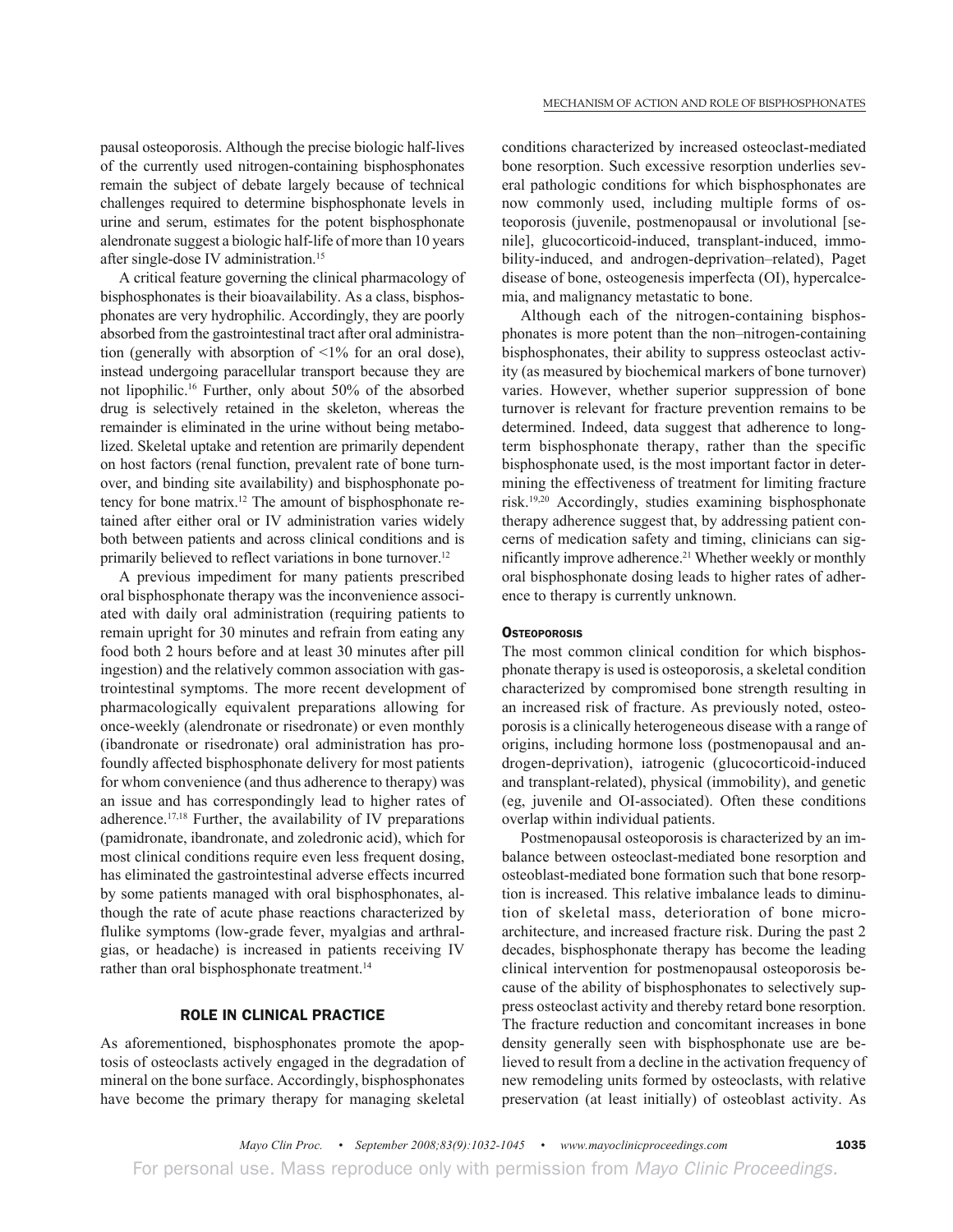such, the initial stabilization and retention of trabecular connectivity allow the duration of secondary mineral deposition on the structural scaffold to be prolonged, thereby increasing the percentage of bone structural units that reach a maximum degree of mineralization.22 This increase in the mean degree of skeletal mineralization underlies both improvements in bone density and reductions in fracture risk after bisphosphonate therapy.

Importantly, this role for bisphosphonates was indirectly buttressed by the early termination of the estrogen and progesterone arm of the Women's Health Initiative (WHI), because of concern about increased rates of coronary artery disease and breast cancer among women receiving hormonal therapy. For most practitioners and patients, the WHI results effectively limited the practice of treating postmenopausal osteoporosis with hormone replacement therapy, despite the strong evidence provided in the WHI and previous studies that estrogen is highly effective in preventing fractures.<sup>23</sup>

Among the oral bisphosphonates, both alendronate and risedronate have been conclusively demonstrated to reduce the number of vertebral<sup>24-26</sup> and hip fractures,<sup>24,27</sup> progression of vertebral deformities, and height loss in postmenopausal women with osteoporosis.28 Ibandronate, developed more recently and available in both oral and IV preparations, has been demonstrated to reduce only the risk of vertebral fracture,<sup>29,30</sup> although the sample size estimates used did not allow sufficient power to detect an effect on nonvertebral or hip fractures. The relative fracture risk reduction in vertebral, hip, and nonvertebral sites in postmenopausal women with known osteoporosis after 3 years of bisphosphonate treatment is compared in the Table.

Reductions in fracture incidence occur before demonstrable changes (measured by dual-energy x-ray absorptiometry [DXA]) in bone mineral density (BMD), suggesting that stabilization of existing skeletal microarchitecture or decreased bone turnover is sufficient for fracture risk reduction.<sup>31</sup> Daily alendronate use at doses of 10 mg for up to 10 years was well tolerated and was not associated with adverse skeletal outcomes.32 Whereas nearly all osteoporosis trials in which bisphosphonate therapy has been used involved postmenopausal women, general trials that have examined men with a diagnosis of either low bone mass or osteoporosis have demonstrated similar responses to bisphosphonate therapy.33-35

In the Fracture Intervention Trial Long-term Extension, postmenopausal women with low femoral neck BMD (but not necessarily with DXA-defined osteoporosis) were treated with daily alendronate for 5 years and then randomized to receive either alendronate or placebo for an additional 5 years. Women who discontinued alendronate therapy had statistically significant, although clinically

| <b>TABLE 1. Relative Risk Reduction for Vertebral, Hip.</b> |
|-------------------------------------------------------------|
| or Nonvertebral Fractures in Postmenopausal Women           |
| With Known Osteoporosis After 3 Years of Daily              |
| Oral Bisphosphonate Treatment <sup>a</sup>                  |

| Type of fracture | Bisphosphonate               |                           |                  |
|------------------|------------------------------|---------------------------|------------------|
|                  | Risedronate <sup>26,27</sup> | Alendronate <sup>24</sup> | Ibandronate $30$ |
| Vertebral        | 41                           | 41                        | 62               |
| Hip              | 40                           | 51                        | NS               |
| Nonvertebral     | 39                           | 20                        | NS               |

 $a$  NS = not significant.

relatively small, declines in BMD and associated increases in biochemical markers of bone turnover compared with women who continued therapy.<sup>36</sup> Importantly, no significant differences were found for either nonvertebral fractures or all clinical fractures; however, there was a slightly higher (and statistically significant) risk of clinical vertebral fractures in the placebo group (absolute risk, 2.9%), but this was not a primary or secondary study end point. Formal studies of alendronate cessation with more statistical power for fracture assessment after discontinuation as a primary end point or of other bisphosphonates have not yet established that, for at least some patients with postmenopausal osteoporosis, a drug holiday could be reasonable after a period of bisphosphonate therapy.

Initial studies used daily bisphosphonate dosing; more recent studies have focused on weekly (alendronate and risedronate) or monthly (ibandronate, and more recently risedronate<sup>37</sup>) dosing, regimens believed to have pharmacodynamic equivalence to daily dosing of each drug. However, all studies to date using intermittent weekly or monthly oral bisphosphonate therapy have relied on surrogate markers, such as biochemical markers of bone resorption or changes in BMD measured by DXA, rather than primary fracture outcomes, for determination of efficacy. In contrast, the BONE trial, in which oral ibandronate was administered every other day for 12 doses every 3 months, did reduce vertebral fractures with intermittent dosing,<sup>30</sup> although this dosing regimen is not approved by the FDA for treatment of postmenopausal osteoporosis. Nonetheless, intermittent weekly or monthly therapy is believed to be biologically equivalent for fracture prevention and has become the standard of care.

More recently, both ibandronate and zoledronic acid have been approved for IV administration to treat postmenopausal osteoporosis. Whereas ibandronate is approved for quarterly administration, zoledronic acid is approved for once-yearly administration. During the 3-year Health Outcomes and Reduced Incidence with Zoledronic Acid Once Yearly (HORIZON) study period, annual IV administration of zoledronic acid led to significant decreases in vertebral (70% reduction), hip (41% reduction),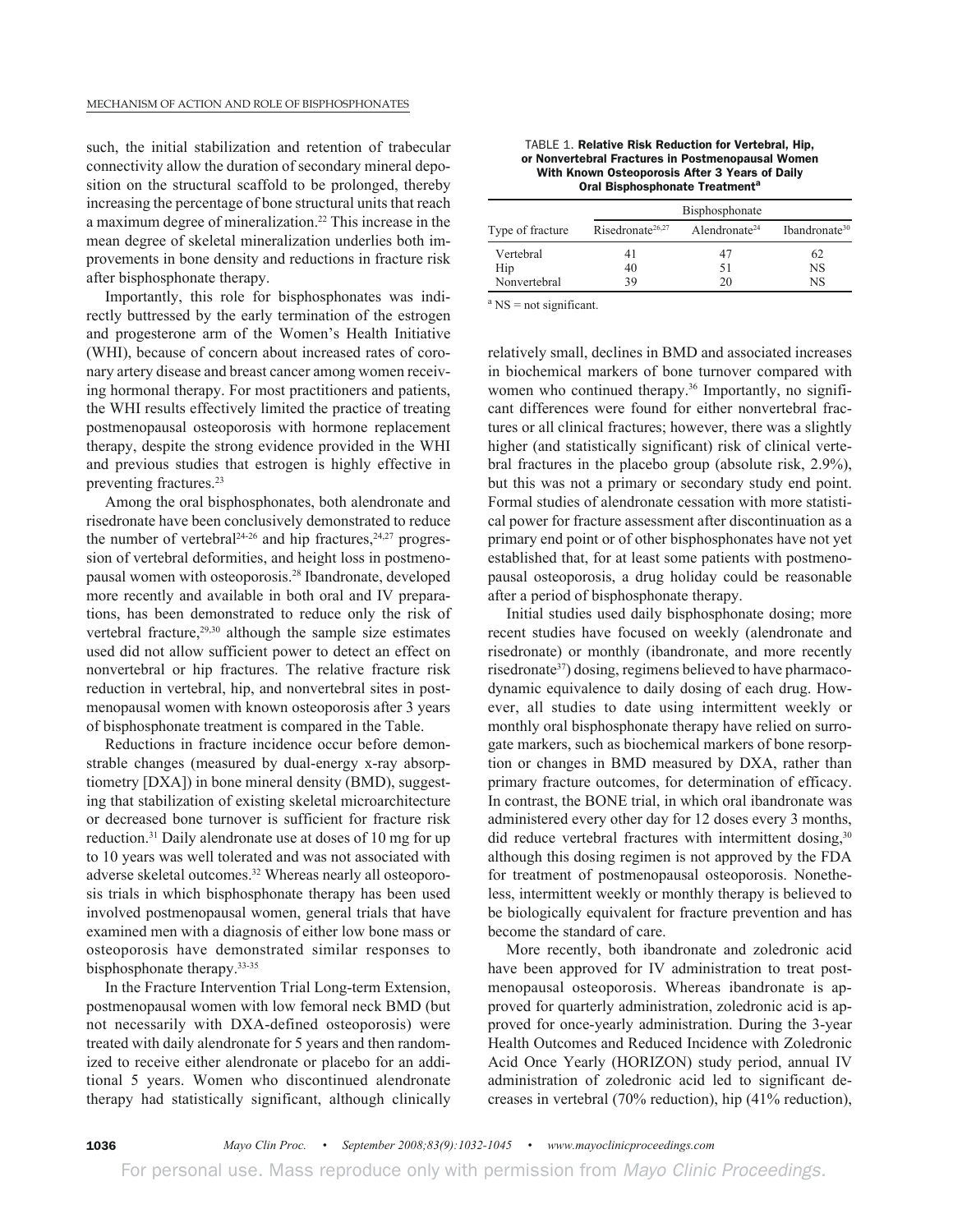ral neck.14 In addition, administration of IV zoledronic acid within 90 days of surgical hip fracture repair and yearly thereafter was recently shown to reduce the incidence of any new clinical fracture by 35% and was associated with a 28% reduction in mortality.38 Further, in patients who have been treated with weekly alendronate for at least 1 year, switching to yearly zoledronic acid was not inferior to alendronate continuation, but yearly administration was preferred by patients.<sup>39</sup> Whether IV preparations will become preferred bisphosphonate formulations for management of postmenopausal osteoporosis or after hip fracture is unknown. Nonetheless, it is clear that IV bisphosphonate delivery is particularly useful if adherence or gastrointestinal tolerance is a barrier to oral therapy or if patients prefer the relative convenience of IV bisphosphonate therapy.

Finally, several studies have focused on optimal timing of bisphosphonate therapy for management of osteoporosis in conjunction with other pharmacological agents with skeletal activity. Although combining a bisphosphonate with either estrogen or the selective estrogen-receptor modulator raloxifene leads to a slightly greater increase in BMD than treatment with a bisphosphonate alone, no good clinical trial data on fracture rates support routine use of these combinations.<sup>40,41</sup> Other studies have evaluated patients receiving either recombinant full-length 1-84 human parathyroid hormone (PTH) or the PTH fragment 1-34 (teriparatide).42-44 In general, prior bisphosphonate treatment appears to blunt the PTH-induced anabolic skeletal response, as does concomitant treatment using bisphosphonate and either PTH or teriparatide.<sup>45,46</sup> The most robust skeletal anabolic effects are seen in patients who receive initial PTH treatment and are subsequently maintained with bisphosphonate therapy.<sup>35,47,48</sup>

# GLUCOCORTICOID-INDUCED AND TRANSPLANT-ASSOCIATED OSTEOPOROSIS

Whereas bisphosphonates have become the primary therapeutic choice for treatment of postmenopausal osteoporosis, few recognize that glucocorticoid therapy leads to bone loss. A recent study found that most patients receiving long-term glucocorticoid therapy received neither regular BMD assessment nor a prescription for any medication for osteoporosis management.49 Numerous clinical trials have now determined that bisphosphonates are highly effective at limiting bone losses in patients receiving glucocorticoids or transplants. Recent work has shown that, in patients receiving a daily dose of at least 7.5 mg of prednisone, alendronate prevented bone loss more effectively than did the vitamin  $D_3$  analogue alfacalcidol.<sup>50</sup> Further, in glucocorticoid-treated patients at high risk of fracture, including those with a history of fractures, those with rheumatoid arthritis, or those receiving high doses of glucocorticoid, bisphosphonate therapy is cost-effective.<sup>51</sup>

Accordingly, risedronate has been approved in the United States for both prevention and treatment of GIO and alendronate for the treatment of GIO. Both are more effective when calcium intake and vitamin D intake are adequate. As well, IV treatment with either pamidronate or ibandronate has been shown to limit skeletal loss from glucocorticoid therapy,52,53 although neither is yet approved for this indication. Notably, multiple studies have documented that both oral and IV bisphosphonate therapy are capable of limiting the bone loss that frequently occurs with either solid organ<sup>54-58</sup> or bone marrow transplant.<sup>59-62</sup>

Finally, a recent study showed that patients with GIO treated with teriparatide had a greater increase in lumbar spine BMD and fewer new vertebral fractures than did patients who received daily alendronate during the course of 18 months.<sup>63</sup> Whether teriparatide should supplant bisphosphonate therapy as the treatment of choice for patients with established osteoporosis who are receiving long-term glucocorticoid therapy remains unknown.

# IMMOBILITY-INDUCED OSTEOPOROSIS AND OTHER CAUSES OF ACUTE BONE LOSS

Immobilized patients, such as those with a recent spinal cord injury or cerebrovascular event, undergo rapid loss of bone, leading to a substantially increased risk of fracture, hypercalcemia, and frequently nephrolithiasis. Both oral (alendronate) $64$  and IV (pamidronate) $65$  bisphosphonate therapy have been shown to attenuate this bone loss and reduce biochemical markers of bone resorption. However, the number of clinical trials conducted using both these drugs remains small. Thus, fracture incidence, rates of nephrolithiasis, and long-term safety remain to be determined.

Unlike the generalized bone loss that occurs after immobilization, acute localized periprosthetic bone loss with associated implant loosening is a frequent complication in patients who undergo cementless total hip arthroplasty. Both alendronate<sup>66</sup> and risedronate<sup>67</sup> attenuate this acute periprosthetic bone loss of the proximal femur, although the long-term effect of bisphosphonate treatment on maintenance of implant integrity has not yet been reported.

# PAGET DISEASE OF BONE

Whereas postmenopausal osteoporosis is characterized by generalized bone loss from increased osteoclast activity, Paget disease of bone involves 1 or more areas of disordered bone remodeling, in which accelerated osteoclastmediated bone resorption is followed by imperfect osteoblast-mediated bone deposition.<sup>68</sup> The resulting mix of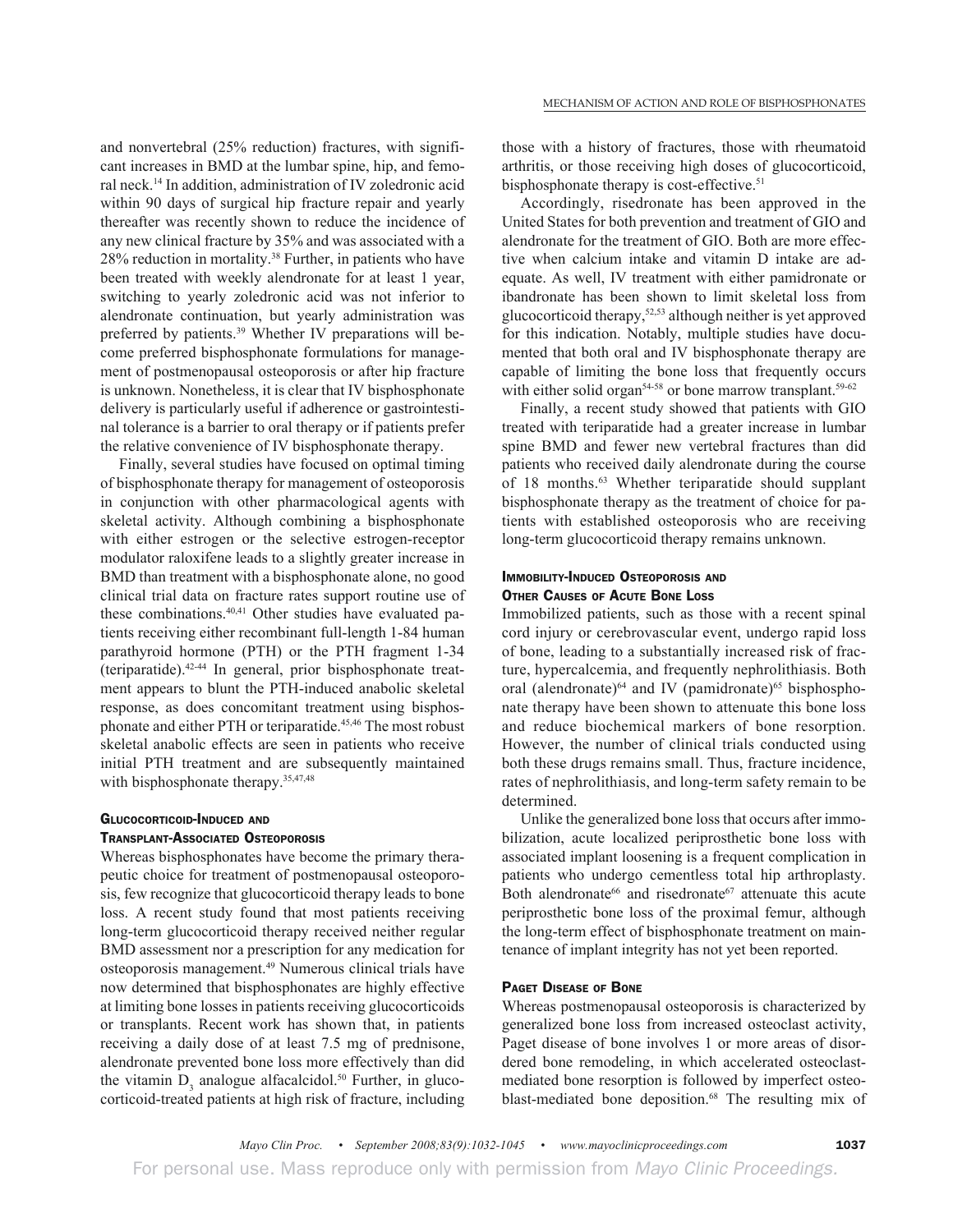poorly formed woven and lamellar bone frequently results in pain, fractures, and serious deformity, including bowing of weight-bearing long bones, skull enlargement, or numerous other skeletal deformities. As the cornerstone of therapy for Paget disease of bone, bisphosphonates profoundly suppress the increased bone resorption underlying the disease, generally leading to normalization of serum alkaline phosphatase levels used to monitor disease activity. Oral (alendronate $69$  and risedronate $70$ ) and IV (pamidronate<sup>71</sup> and the recently approved zoledronic acid<sup>72</sup>) bisphosphonates are all FDA-approved for the treatment of Paget disease of bone and have largely replaced earlier FDA-approved therapies (non–nitrogen-containing bisphosphonates and calcitonin) because their ability to suppress osteoclast activity is superior.

#### BISPHOSPHONATES IN MALIGNANCY

Many cancers are osteotropic and either metastasize to the skeleton (including but not limited to primary malignancies of the breast, prostate, lung, or kidney) or grow primarily within the bone marrow (multiple myeloma), where this growth frequently leads to hypercalcemia, severe bone pain, skeletal destruction, and pathologic fractures. Indeed, the skeleton is the most common site of metastatic disease, and 90% or more of patients with advanced cancer develop skeletal lesions.73

**Breast Cancer.** For patients with breast cancer metastatic to bone, treatment with IV preparations of pamidronate, $74-76$  zoledronic acid, $77.78$  and ibandronate $79$  has been shown to substantially relieve skeletal pain and reduce skeletal complications. Of the oral nitrogen-containing bisphosphonates, only ibandronate (given in a daily dosage of 50 mg) has been effective in reducing bone pain and limiting skeletal complications of breast cancer.<sup>80,81</sup>

Whether bisphosphonate use has an adjunct role in the treatment of women with breast cancer but no evidence of skeletal metastases is currently unknown but is suggested by the provocative finding that women with clinically limited operable breast cancer who received clodronate for 2 years had statistically significant reductions in development of bone metastases while receiving bisphosphonate therapy, as well as reductions in overall mortality when they were followed up for 6 years.<sup>82</sup> Although bisphosphonate therapy for women receiving hormonal treatment of breast cancer has received less attention, the important role of limiting bone turnover to maintain skeletal integrity (particularly among premenopausal women in whom pharmacological estrogen deficiency has been introduced) has been more recently appreciated.<sup>83</sup> Optimal bisphosphonate management strategies corresponding to numerous available pharmacological ovarian ablation regimens remain to be determined, although zoledronic acid (4 mg IV given every 6

months)<sup>84</sup> has recently been demonstrated to prevent bone loss in premenopausal women receiving endocrine-based therapy for hormone-sensitive breast cancer. Likewise, in postmenopausal women with early hormone-dependent breast cancer, weekly oral risedronate was recently shown to prevent bone loss in those receiving aromatase inhibitor therapy.<sup>85</sup>

**Prostate Cancer.** Breast cancer is characterized by osteolytic lesions, but skeletal metastases from prostate cancer have been described as osteoblastic. The role of increased bone resorption in metastatic prostate cancer has recently been recognized.<sup>86</sup> Among the bisphosphonates, only zoledronic acid has been demonstrated to reduce skeletal bone–related events in men with hormone-refractory prostate cancer, <sup>87,88</sup> with an absolute risk reduction of 11% at 2 years compared with placebo.

As with women who undergo chemical hormonal ablation, men with hormone-responsive prostate cancer who receive androgen-deprivation therapy can benefit from judicious bisphosphonate use. Whereas IV pamidronate therapy prevented bone loss at both the hip and the spine in men with nonmetastatic prostate cancer who received gonadotropin-releasing hormone agonist therapy,<sup>89</sup> a single annual dose of IV zoledronic acid was recently demonstrated to lead to increases in both spine and hip BMD (rather than the declines seen in patients who received placebo). These results demonstrate that annual IV bisphosphonate treatment can be a useful adjunct to maintain skeletal integrity in androgen-deprived men<sup>90</sup> and are similar to results obtained with a more frequent dosing schedule.91 Oral risedronate at a daily dosage of 2.5 mg has also recently been shown to prevent BMD loss at the hip and been associated with a 4.9% increase at the lumbar spine.<sup>92</sup>

**Multiple Myeloma.** In multiple myeloma, clonal proliferation of malignant plasma cells within the bone marrow cavity results in osteolysis and skeletal destruction, accounting for much of the morbidity associated with the disease. Multiple studies have shown that both pamidronate and zoledronic acid have an important palliative role in reducing the incidence of hypercalcemia and skeletal bone– related events associated with myeloma, 93-95 putting IV bisphosphonates at the center of current therapies to prevent and treat myeloma-associated bone disease. At present, no data support bisphosphonate therapy for patients with smoldering myeloma, myeloma without associated bone disease, or monoclonal gammopathy of undetermined significance, nor is oral bisphosphonate therapy recommended for management of myeloma-associated skeletal disease.

Given that patients with multiple myeloma have the highest incidence of ONJ among all oncology patients receiving bisphosphonate therapy, the choice of bisphosphonate, dosage, and duration of therapy have been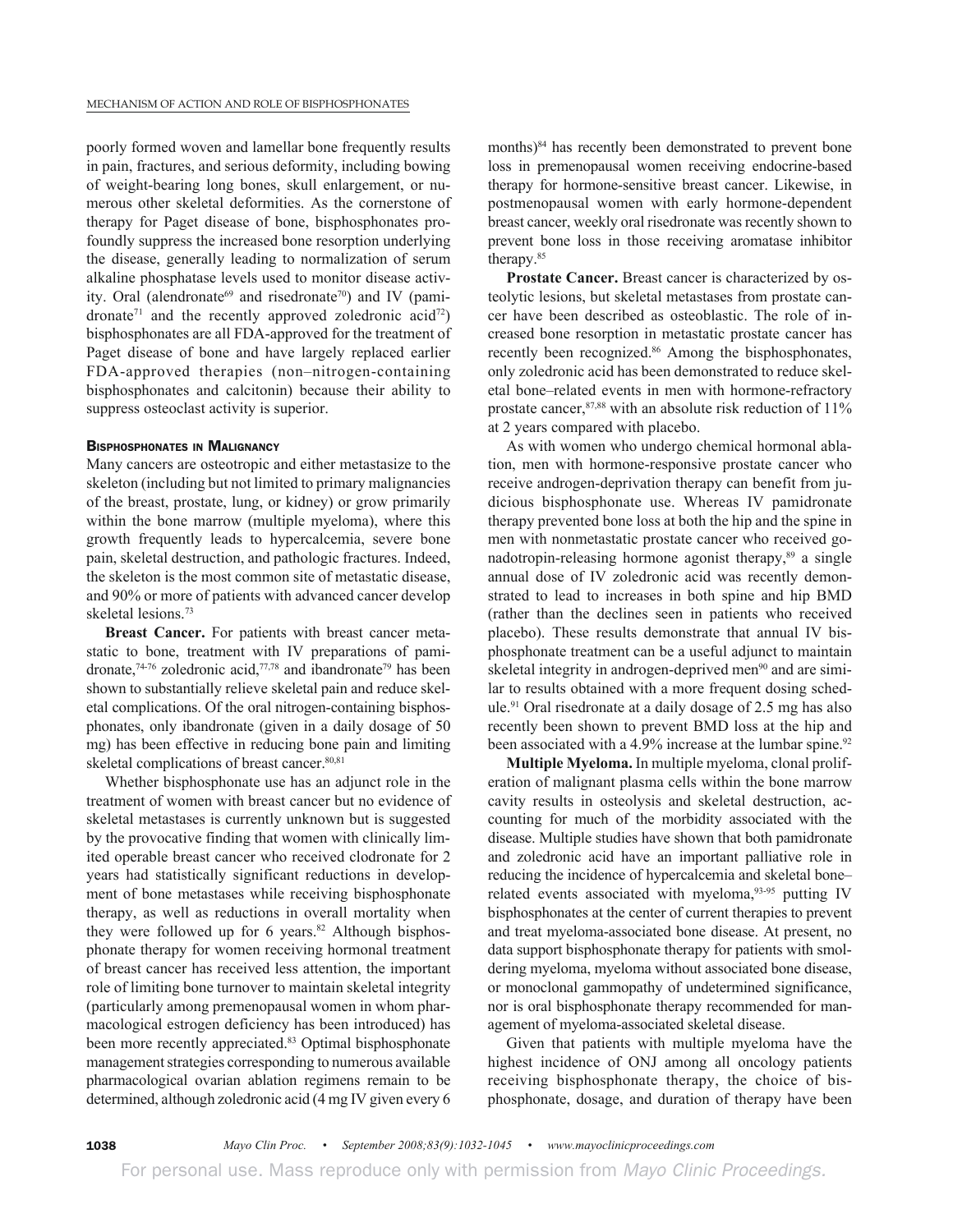the focus of considerable debate, cumulating in clinical practice guidelines from the American Society of Clinical Oncology<sup>96</sup> and, more recently, a consensus statement from the Mayo Clinic Myeloma Group<sup>97</sup> on the basis of a comprehensive review of the evolving literature. In the Mayo consensus statement, monthly infusion of pamidronate (because of a perceived higher risk of ONJ in patients receiving zoledronic acid) was favored, with discontinuation after 2 years if patients achieve remission and require no further myeloma treatment. If active treatment is still required, pamidronate can be continued at a reduced schedule of every 3 months. Although the International Myeloma Working Group generally agreed with the Mayo consensus statement, the group suggested that pamidronate therapy could be discontinued after a patient is in 1 year of clinical remission and that a reduced dosing schedule was not indicated.98 Thus, although bisphosphonates remain an important aspect of the pharmacological approach to myeloma bone disease, questions regarding their optimal use remain.

**Other Malignancies.** Use of bisphosphonates in other malignancies less frequently metastatic to bone, such as renal cell carcinoma, has been demonstrated to delay the onset and progression of skeletal disease,<sup>99</sup> suggesting that patients with clinical conditions less commonly believed to affect the skeleton can also benefit from bisphosphonate therapy. At present, however, limited data support routine use of bisphosphonate therapy for other malignancies.

#### BISPHOSPHONATE THERAPY FOR CHILDREN

Although bisphosphonates have been used most extensively in adults, during the past decade they have become the mainstay of therapy for OI, a heritable skeletal disorder characterized by substantially diminished bone mass and severe fragility, usually resulting from mutations in the genes for type I collagen. A regimen developed by Glorieux<sup>100</sup> of cyclic IV pamidronate (given in 3-day cycles every 2 to 4 months at an annual dose of 9 mg/kg) has been used most successfully, leading to an 88% increase in cortical thickness, a 46% increase in trabecular bone volume,<sup>101</sup> and substantial improvement in functional status. More recently, several studies have demonstrated that oral alendronate can also lead to substantial increases in BMD and can limit fractures in OI affecting children.<sup>102-104</sup> Although the precise mechanism by which bisphosphonates limit fractures in OI is unknown, histomorphometric analyses of bone biopsy specimens from patients with OI demonstrate increased rates of bone turnover resulting from increased osteoclast relative to osteoblast activity, leading to an overall loss of bone with each remodeling cycle.<sup>105</sup> By specifically inhibiting osteoclast-mediated bone resorption, bisphosphonates presumptively allow bone-forming

osteoblasts more time to promote bone formation, albeit in the setting of abnormal collagen matrix. Indeed, histomorphometric analyses of iliac crest biopsy specimens from patients with OI who had received pamidronate therapy demonstrated increased cortical thickness and number of trabeculae but no increase in trabecular thickness.101,106

Although bisphosphonate treatment is well established for OI in children, data are limited on efficacy and on risk of harm when bisphosphonates are used in children with osteoporosis secondary to chronic illness (such as cystic fibrosis, juvenile rheumatoid arthritis, or anorexia nervosa) or in those who have had serious burns. A recent systematic review of bisphosphonate therapy for children and adolescents with secondary osteoporosis concluded that too little evidence is available to support bisphosphonates as standard therapy, although treatment for periods of 3 years or less appears to be well tolerated.<sup>107</sup> Well-constructed studies are required to develop clear guidelines to diagnose and treat all forms of osteoporosis in children.<sup>108</sup>

Finally, given the long skeletal half-life of bisphosphonates and evidence that pamidronate can be found in urine specimens up to 8 years after administration,<sup>109</sup> care is warranted when considering bisphosphonate treatment for either adolescent or young girls who will reach reproductive maturity within a decade of treatment. At present, only limited, anecdotal data have assessed the safety of longterm pamidronate<sup>110</sup> or other bisphosphonate treatment during fetal development.

# CLINICAL CONCERNS ASSOCIATED WITH BISPHOSPHONATE THERAPY

#### OSTEONECROSIS OF THE JAW

Among potential adverse clinical events associated with the use of bisphosphonates, none has received greater attention than ONJ. As reviewed by Woo et al,<sup>111</sup> nearly all ONJ cases (94%) have been described in patients receiving high doses of IV bisphosphonates (primarily zoledronic acid and pamidronate) for oncologic conditions. Prevalence in patients with myeloma ranged from 7% to 10%, whereas up to 4% of patients with breast cancer developed ONJ.111,112 More recently, however, a reduced dosing schedule in patients with myeloma, in which IV bisphosphonate was given monthly for 1 year and then every 3 months thereafter, was shown to decrease the incidence of ONJ compared with monthly bisphosphonate infusions.<sup>113</sup>

Whereas the incidence of ONJ is estimated to be 1 to 10 per 100 oncology patients, the risk of ONJ appears to be substantially lower among patients receiving oral bisphosphonate therapy for osteoporosis, with an estimated incidence of approximately 1 in 10,000 to 1 in 100,000 patient treatment years, although this estimate is based on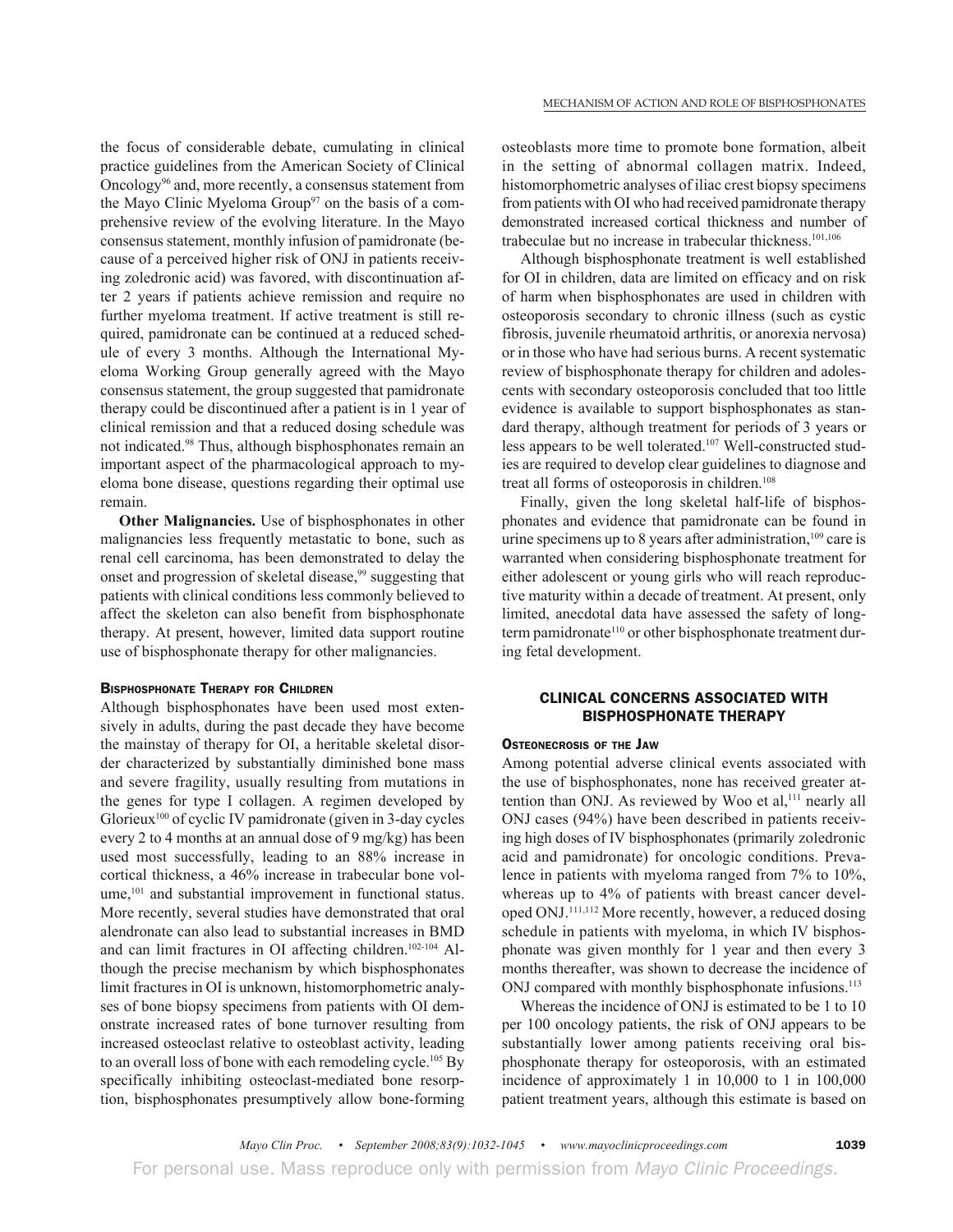incomplete data.114 Associated risk factors appear to be poor oral hygiene, a history of dental procedures or denture use, and prolonged exposure to high IV bisphosphonate doses.115,116 Whether concomitant chemotherapy or glucocorticoid use leads to an increased risk of ONJ is unknown.117 Once established, care for ONJ is largely supportive, with antiseptic oral rinses, antibiotics, and limited surgical debridement as necessary leading to healing in most cases.118 Although evidence-based guidelines at this time have not been established for any single malignancy or bisphosphonate, careful attention to dental hygiene including an oral cavity examination for active or anticipated dental issues, both before bisphosphonate initiation and throughout treatment, is likely to be paramount.

Although use of bisphosphonates and development of ONJ have been temporally associated, a causal relationship has not been identified. Thus, despite the burgeoning scientific literature that has developed since the association between bisphosphonate therapy and ONJ was first reported in 2003,<sup>119</sup> many fundamental questions remain unanswered. As a first step in this process, a task force convened by the American Society for Bone and Mineral Research recently provided a standardized definition of ONJ as the presence of exposed bone in the maxillofacial region that does not heal within 8 weeks after identification by a health care professional.114 Given the current paucity of information on the true incidence, risk factors, and clinical approach to both prevention and treatment, preclinical basic and animal studies, as well as welldesigned clinical trials, are necessary to both identify patients at increased risk of development of ONJ and more fully understand the association between bisphosphonate therapy and ONJ.

### **ATRIAL FIBRILLATION**

In addition to the concern for ONJ, another concern with bisphosphonate therapy, which has recently come to light, is atrial fibrillation. In the HORIZON Pivotal Fracture Trial, in which patients were treated annually with IV zoledronic acid, a statistically significant increase in the incidence of serious atrial fibrillation (defined as events resulting in hospitalization or disability or judged to be life-threatening) was noted.<sup>14</sup> The etiology of this electrophysiologic abnormality is unknown. Whether other bisphosphonate preparations are associated with increased rates of atrial fibrillation is currently unknown, but recent post hoc analysis of data from the pivotal Fracture Intervention Trials<sup>120</sup> and from a large population-based casecontrol study<sup>121</sup> suggest a correlation between alendronate administration and a slightly increased incidence of atrial fibrillation, although a larger population-based case-control study showed no evidence of an increased risk of atrial fibrillation or flutter with alendronate use.<sup>122</sup> To date, concerns for atrial fibrillation do not appear to extend to patients receiving risedronate, $123$  nor was an increased rate of atrial fibrillation seen in the HORIZON Recurrent Fracture Trial, in which patients received IV zoledronic acid after a hip fracture.<sup>38</sup> Clearly, more studies examining the potential relationship between bisphosphonate use and atrial fibrillation are warranted, as are focused discussions between clinicians and patients either currently managed with or considering initiation of bisphosphonate treatment.

# OVERSUPPRESSION OF BONE TURNOVER

Because bisphosphonates inhibit osteoclast activity, there has been some concern that prolonged bisphosphonate treatment leads to "frozen bone," characterized by oversuppression of bone remodeling, an impaired ability to repair skeletal microfractures, and increased skeletal fragility. Although increased rates of microfractures have been found in dogs treated with high doses of bisphosphonates,<sup>124</sup> this finding does not appear to be common among postmenopausal women with osteoporosis treated with either oral or IV bisphosphonate therapy, $2^{2,125}$  although isolated cases of severely suppressed bone turnover and associated fractures have been reported.126,127 Nonetheless, the optimal duration of bisphosphonate therapy for postmenopausal osteoporosis, and nearly all other conditions for which bisphosphonates are used, remains unclear.

#### **HYPOCALCEMIA**

Hypocalcemia after bisphosphonate administration most frequently follows IV infusion and can occur in patients with high rates of osteoclast-mediated bone resorption (such as in patients with either Paget disease of bone<sup>128</sup> or a substantial skeletal tumor burden<sup>129</sup>), previously unrecognized hypoparathyroidism,<sup>130</sup> impaired renal function, or hypovitaminosis D before treatment.131 Treatment is largely supportive, with calcium and vitamin D supplements as appropriate.

#### ACUTE INFLAMMATORY RESPONSE

Approximately 10% to 30% of patients receiving their first nitrogen-containing bisphosphonate infusion will experience an acute phase reaction, most commonly characterized by transient pyrexia with associated myalgias, arthralgias, headaches, and influenza-like symptoms. This rate declines by more than half with each subsequent infusion, such that a rate of 2.8% was found after the third infusion in the HORIZON trial.<sup>14</sup> The acute phase response is believed to be the result of proinflammatory cytokine production by peripheral blood γδ T cells.132 Pretreatment with histamine receptor antagonists or antipyretics can reduce the inci-

1040 *Mayo Clin Proc. • September 2008;83(9):1032-1045 • www.mayoclinicproceedings.com* For personal use. Mass reproduce only with permission from Mayo Clinic Proceedings.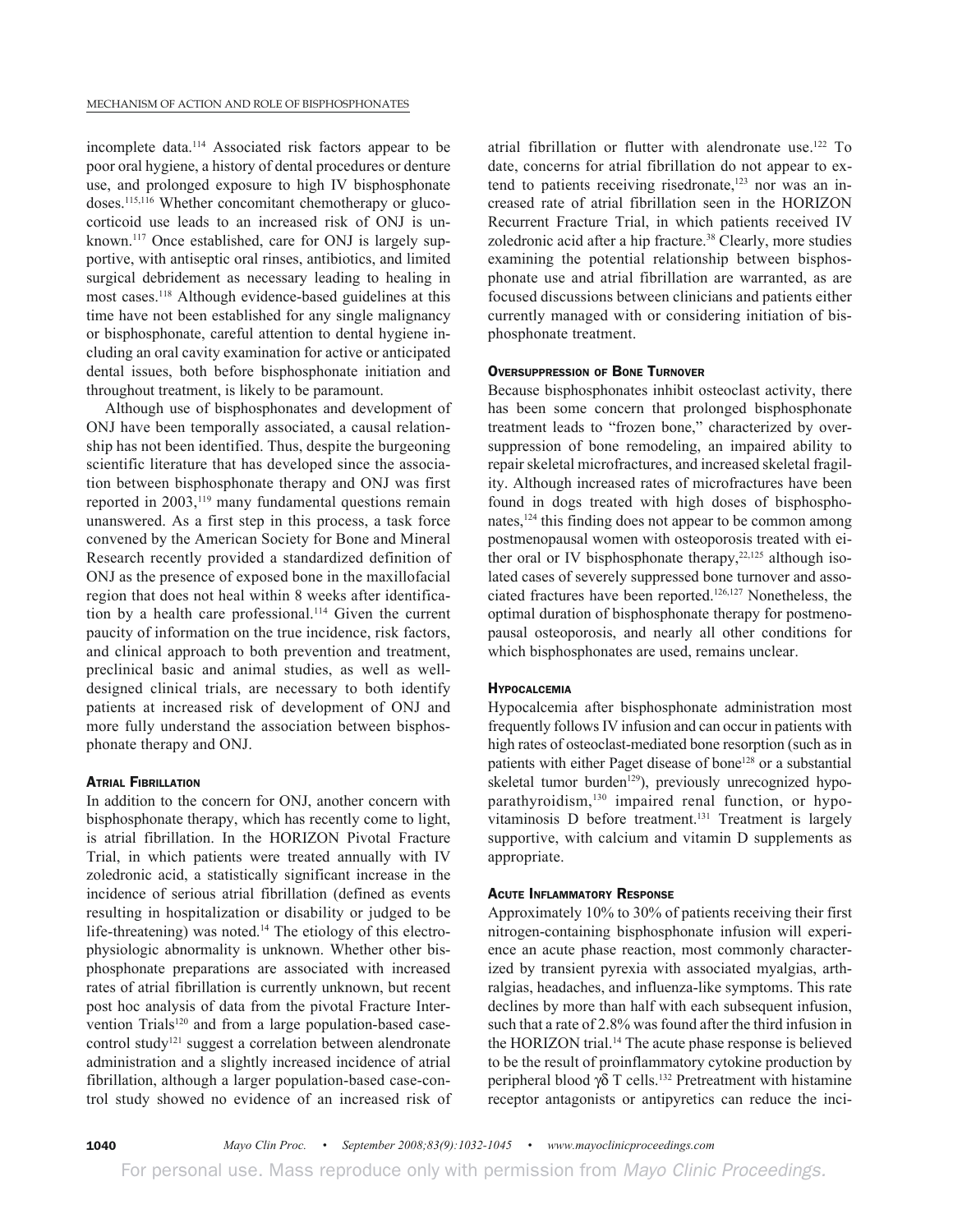dence and severity of symptoms among susceptible patients. Occasionally corticosteroids are of benefit.

A relatively rare adverse effect of bisphosphonate therapy of which physicians should be aware is ocular inflammation (conjunctivitis, uveitis, episcleritis, and scleritis). This complication has been found to occur with both oral and IV bisphosphonate therapy. In the largest retrospective study to date, an incidence of approximately 0.1% was found in patients treated with oral risedronate.<sup>133</sup> Fortunately, ocular symptoms usually resolve within a few weeks after bisphosphonate discontinuation.

### SEVERE MUSCULOSKELETAL PAIN

Although all oral and IV bisphosphonate preparations list musculoskeletal pain as a potential adverse effect in their prescribing information, the US FDA recently issued an alert highlighting the possibility of severe, incapacitating musculoskeletal pain that can occur at any point after initiation of bisphosphonate therapy.<sup>134</sup> This severe musculoskeletal pain was distinct from the acute phase response described previously. Fewer than 120 cases had been reported by late 2002 for alendronate and mid-2003 for risedronate in total.135 At this time, both risk factors for and incidence of this adverse effect are unknown.

# OTHER POTENTIAL COMPLICATIONS OF BISPHOSPHONATE THERAPY

Other complications associated with the use of oral and IV bisphosphonate therapies are well recognized. Esophageal irritation and erosion can occur with oral bisphosphonate therapy, particularly in patients with known gastroesophageal reflux disease or esophageal stricture. Strict maintenance of an upright posture for 30 to 60 minutes after ingestion with a full glass of water, depending on the oral bisphosphonate, and the use of weekly rather than daily preparations are both likely to limit the risk of adverse effects. For patients unable to tolerate oral bisphosphonates, IV preparations (as noted previously) are now FDA approved and not associated with gastroesophageal irritation.

Bisphosphonate doses and infusion rates should be adjusted for patients with moderate to severe renal insufficiency. If used in patients with creatine clearance values lower than 30 mL/min, bisphosphonates must be used cautiously. Particularly in patients who receive IV preparations, bisphosphonates can lead to rapid deterioration of renal function,<sup>136,137</sup> likely because of their local accumulation in the kidney. For patients with renal insufficiency who receive IV bisphosphonate therapy, renal function both before and after drug administration should be determined. In patients with mild to moderate renal impairment, oral bisphosphonates rarely lead to further deterioration in renal function, likely because of their poor absorption across the gastrointestinal tract and thus limited short-term bioavailability.

# UNRESOLVED QUESTIONS

Bisphosphonates have been and continue to be used for other conditions without an FDA-approved indication for therapy. As noted, these include various pediatric populations with low bone mass, incident fractures, and prolonged immobility. Many healthy premenopausal women with either radiographic osteopenia or osteoporosis without fractures and postmenopausal women with osteopenia but without fractures now receive bisphosphonate therapy. Until further studies address these important clinical questions, it is important to tell such patients that we currently lack sufficient data from well-controlled clinical trials to determine either benefits or risks assumed with these pharmacological interventions.

# ROLE OF CALCIUM AND VITAMIN D

Despite the good intentions of many practitioners to limit fractures in their patients by instituting bisphosphonate therapy, the importance of assuring adequate vitamin D and calcium intake both before and after starting bisphosphate therapy is frequently overlooked. Hypovitaminosis D is common among many patient populations that are also prescribed bisphosphonate therapy and is particularly common among elderly patients who frequently have limited sun exposure, reduced dietary intake, or some renal impairment. This vitamin D insufficiency or deficiency limits dietary absorption of calcium, leading to secondary hyperparathyroidism and loss of skeletal calcium to maintain normocalcemia. Accordingly, among elderly women with osteoporosis, the persistence of secondary hyperparathyroidism blunted the increase in BMD in the lumbar spine in response to weekly alendronate.<sup>138</sup> Although currently available data offer no consensus on optimal serum levels of 25-hydroxyvitamin D, a level of 30 ng/mL (75 nmol/L) or more is generally considered to be adequate; vitamin D intoxication occurs only when levels are higher than 150 ng/mL  $(374 \text{ nmol/L})$ .<sup>139</sup> For a more complete review of the role of vitamin D in maintenance of skeletal health and for recommendations for vitamin D replacement, please refer to the excellent recent review by Holick.<sup>139</sup>

Although guidelines for the maintenance of optimal vitamin D levels have changed substantially as we appreciate that vitamin D insufficiency and deficiency affect a far greater proportion of the population than previously recognized, recommendations for optimal calcium intake have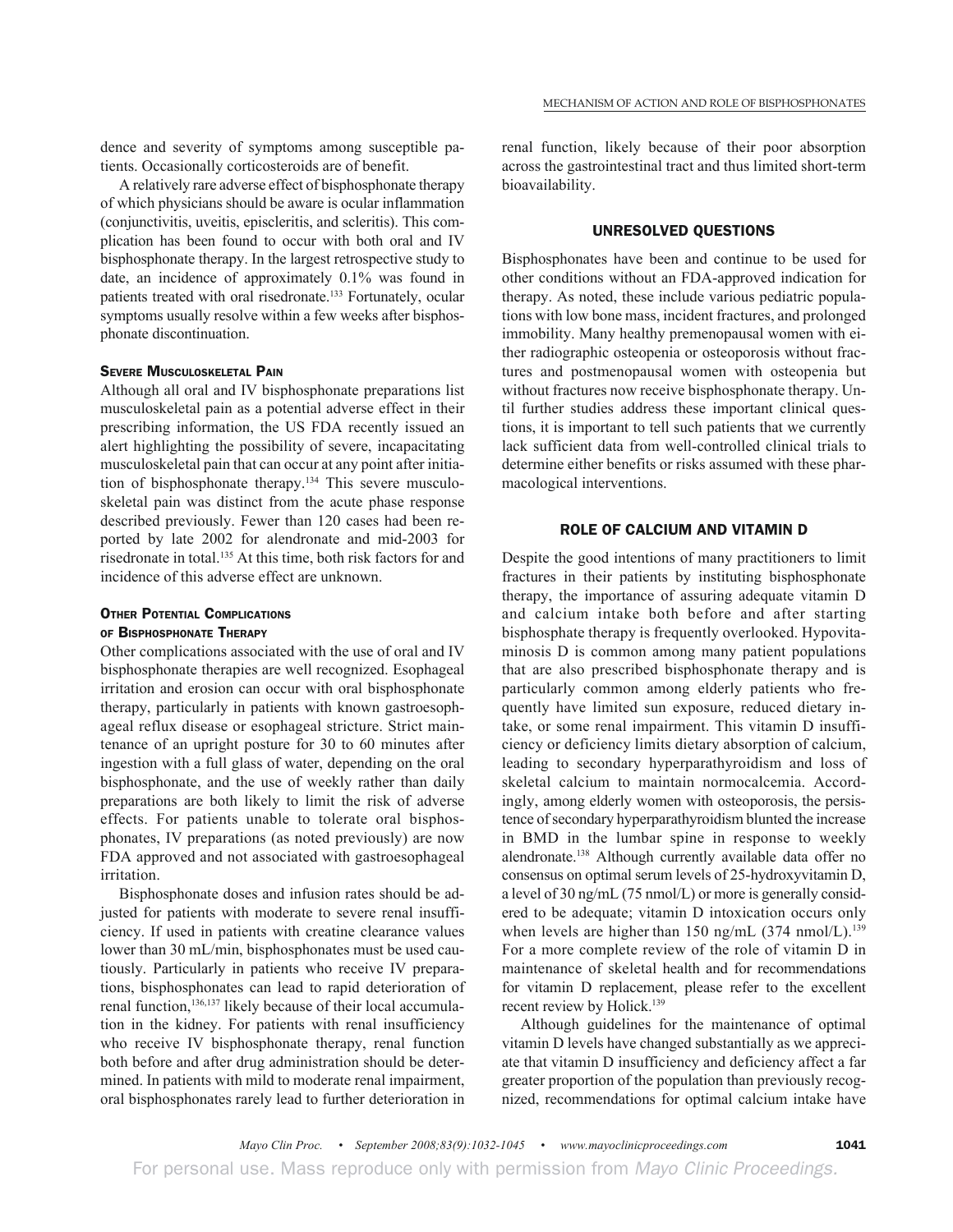been modified only slightly since being addressed by an expert panel convened by the National Institutes of Health in 1994.140 The panel concluded that optimal calcium intake is estimated to be 1000 mg/d for both premenopausal and postmenopausal women receiving estrogen replacement therapy and 1500 mg/d for postmenopausal women not receiving estrogen. Men younger than 65 years were estimated to require 1000 mg/d of calcium and men older than 65 years to require 1500 mg/d.<sup>140</sup> More recent recommendations from the National Osteoporosis Foundation have suggested a calcium intake of 1000 mg/d for both men and women younger than 50 years, with an increase to 1200 mg/d from age 50 years onward.<sup>141</sup> These recommendations are consistent with those of the Food and Nutrition Board of the Institute of Medicine.142 Further recommendations for calcium intake in children are detailed in both the National Institutes of Health's and Institute of Medicine's guidelines.<sup>140,142</sup>

#### **CONCLUSION**

Since their introduction to clinical practice, bisphosphonates have transformed the clinical care of an array of skeletal disorders characterized by excessive osteoclastmediated bone resorption. Accordingly, the informed and judicious use of bisphosphonates confers a clear clinical benefit for carefully selected patients that outweighs the risks associated with bisphosphonate use. Maintenance of adequate calcium and vitamin D intake is crucial for all patients receiving bisphosphonate therapy.

*We thank James M. Peterson for assistance with the figures.*

#### REFERENCES

**1.** Russell RG. Bisphosphonates: from bench to bedside. *Ann N Y Acad Sci.* 2006;1068:367-401.

**2.** Fleisch H, Russell RG, Straumann F. Effect of pyrophosphate on hydroxyapatite and its implications in calcium homeostasis. *Nature.* 1966;212(5065):901-903.

**3.** Russell RG, Muhlbauer RC, Bisaz S, Williams DA, Fleisch H. The influence of pyrophosphate, condensed phosphates, phosphonates and other phosphate compounds on the dissolution of hydroxyapatite in vitro and on bone resorption induced by parathyroid hormone in tissue culture and in thyroparathyroidectomised rats. *Calcif Tissue Res.* 1970;6(3):183-196.

**4.** Plotkin LI, Weinstein RS, Parfitt AM, Roberson PK, Manolagas SC, Bellido T. Prevention of osteocyte and osteoblast apoptosis by bisphosphonates and calcitonin. *J Clin Invest.* 1999;104(10):1363-1374.

**5.** Plotkin LI, Aguirre JI, Kousteni S, Manolagas SC, Bellido T. Bisphosphonates and estrogens inhibit osteocyte apoptosis via distinct molecular mechanisms downstream of extracellular signal-regulated kinase activation. *J Biol Chem.* 2005 Feb 25;280:7317-7325. Epub 2004 Dec 6.

**6.** Dunford JE, Thompson K, Coxon FP, et al. Structure-activity relationships for inhibition of farnesyl diphosphate synthase in vitro and inhibition of bone resorption in vivo by nitrogen-containing bisphosphonates. *J Pharmacol Exp Ther.* 2001;296(2):235-242.

**7.** Kavanagh KL, Guo K, Dunford JE, et al. The molecular mechanism of nitrogen-containing bisphosphonates as antiosteoporosis drugs. *Proc Natl Acad Sci U S A.* 2006 May 16;103(20):7829-7834. Epub 2006 May 9.

**8.** Hall A. Rho GTPases and the actin cytoskeleton. *Science.* 1998; 279(5350):509-514.

**9.** Luckman SP, Hughes DE, Coxon FP, Graham R, Russell G, Rogers MJ. Nitrogen-containing bisphosphonates inhibit the mevalonate pathway and prevent post-translational prenylation of GTP-binding proteins, including Ras. *J Bone Miner Res.* 1998;13(4):581-589.

**10.** Rizzoli R, Greenspan SL, Bone GIII, et al, Alendronate Once-Weekly Study Group. Two-year results of once-weekly administration of alendronate 70 mg for the treatment of postmenopausal osteoporosis. *J Bone Miner Res.* 2002;17(11):1988-1996.

**11.** Brown JP, Kendler DL, McClung MR, et al. The efficacy and tolerability of risedronate once a week for the treatment of postmenopausal osteoporosis. *Calcif Tissue Int.* 2002 Aug;71(2):103-111. Epub 2002 Jun 27.

**12.** Cremers SC, Pillai G, Papapoulos SE. Pharmacokinetics/pharmacodynamics of bisphosphonates: use for optimisation of intermittent therapy for osteoporosis. *Clin Pharmacokinet.* 2005;44(6):551-570.

**13.** Reid IR, Brown JP, Burckhardt P, et al. Intravenous zoledronic acid in postmenopausal women with low bone mineral density. *N Engl J Med.* 2002; 346(9):653-661.

**14.** Black DM, Delmas PD, Eastell R, et al, HORIZON Pivotal Fracture Trial. Once-yearly zoledronic acid for treatment of postmenopausal osteoporosis. *N Engl J Med.* 2007;356(18):1809-1822.

**15.** Khan SA, Kanis JA, Vasikaran S, et al. Elimination and biochemical responses to intravenous alendronate in postmenopausal osteoporosis. *J Bone Miner Res.* 1997;12(10):1700-1707.

**16.** Lin JH. Bisphosphonates: a review of their pharmacokinetic properties. *Bone.* 1996;18(2):75-85.

**17.** Penning-van Beest FJ, Goettsch WG, Erkens JA, Herings RM. Determinants of persistence with bisphosphonates: a study in women with postmenopausal osteoporosis. *Clin Ther.* 2006;28(2):236-242.

**18.** Rossini M, Bianchi G, Di Munno O, et al, Osteoporosis in Clinical Practice (TOP) Study Group. Determinants of adherence to osteoporosis treatment in clinical practice. *Osteoporos Int.* 2006;17(6):914-921. Epub 2006 Mar 15.

**19.** Yood RA, Emani S, Reed JI, Lewis BE, Charpentier M, Lydick E. Compliance with pharmacologic therapy for osteoporosis. *Osteoporos Int.* 2003 Dec;14(12):965-968. Epub 2003 Sep 19.

**20.** Siris ES, Harris ST, Rosen CJ, et al. Adherence to bisphosphonate therapy and fracture rates in osteoporotic women: relationship to vertebral and nonvertebral fractures from 2 US claims databases. *Mayo Clin Proc.* 2006; 81(8):1013-1022.

**21.** Carr AJ, Thompson PW, Cooper C. Factors associated with adherence and persistence to bisphosphonate therapy in osteoporosis: a cross-sectional survey. *Osteoporos Int.* 2006;17(11):1638-1644. Epub 2006 Aug 1.

**22.** Boivin GY, Chavassieux PM, Santora AC, Yates J, Meunier PJ. Alendronate increases bone strength by increasing the mean degree of mineralization of bone tissue in osteoporotic women. *Bone.* 2000;27(5):687-694.

**23.** Rossouw JE, Anderson GL, Prentice RL, et al, Writing Group for the Women's Health Initiative Investigators. Risks and benefits of estrogen plus progestin in healthy postmenopausal women: principal results From the Women's Health Initiative randomized controlled trial. *JAMA.* 2002;288(3): 321-333.

**24.** Black DM, Cummings SR, Karpf DB, et al, Fracture Intervention Trial Research Group. Randomised trial of effect of alendronate on risk of fracture in women with existing vertebral fractures. *Lancet.* 1996;348(9041):1535-1541.

**25.** Cummings SR, Black DM, Thompson DE, et al. Effect of alendronate on risk of fracture in women with low bone density but without vertebral fractures: results from the Fracture Intervention Trial. *JAMA.* 1998;280(24): 2077-2082.

**26.** Harris ST, Watts NB, Genant HK, et al, Vertebral Efficacy With Risedronate Therapy (VERT) Study Group. Effects of risedronate treatment on vertebral and nonvertebral fractures in women with postmenopausal osteoporosis: a randomized controlled trial. *JAMA.* 1999;282(14):1344-1352.

**27.** McClung MR, Geusens P, Miller PD, et al, Hip Intervention Program Study Group. Effect of risedronate on the risk of hip fracture in elderly women. *N Engl J Med.* 2001;344(5):333-340.

**28.** Liberman UA, Weiss SR, Broll J, et al, Alendronate Phase III Osteoporosis Treatment Study Group. Effect of oral alendronate on bone mineral density and the incidence of fractures in postmenopausal osteoporosis. *N Engl J Med.* 1995;333(22):1437-1443.

**29.** Delmas PD, Recker RR, Chesnut CH III, et al. Daily and intermittent oral ibandronate normalize bone turnover and provide significant reduction in vertebral fracture risk: results from the BONE study. *Osteoporos Int.* 2004 Oct;15(10):792-798. Epub 2004 Apr 8.

1042 *Mayo Clin Proc. • September 2008;83(9):1032-1045 • www.mayoclinicproceedings.com*

For personal use. Mass reproduce only with permission from Mayo Clinic Proceedings.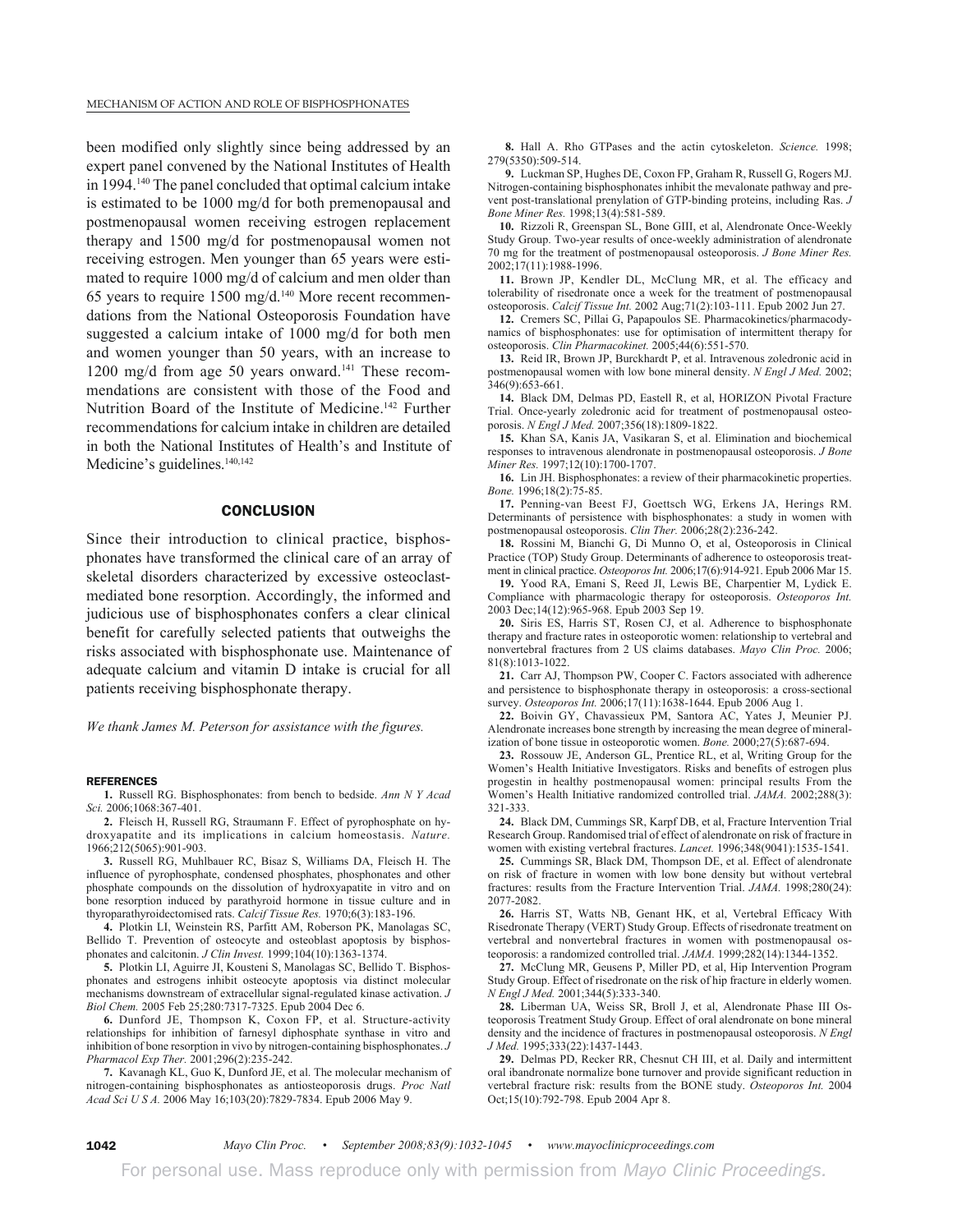**30.** Chesnut IC III, Skag A, Christiansen C, et al, Oral Ibandronate Osteoporosis Vertebral Fracture Trial in North America and Europe (BONE). Effects of oral ibandronate administered daily or intermittently on fracture risk in postmenopausal osteoporosis. *J Bone Miner Res.* 2004 Aug;19(8):1241- 1249. Epub 2004 Mar 29.

**31.** Riggs BL, Melton LJ III. Bone turnover matters: the raloxifene treatment paradox of dramatic decreases in vertebral fractures without commensurate increases in bone density [editorial]. *J Bone Miner Res.* 2002;17(1):11-14.

**32.** Bone HG, Hosking D, Devogelaer JP, et al, Alendronate Phase III Osteoporosis Treatment Study Group. Ten years' experience with alendronate for osteoporosis in postmenopausal women. *N Engl J Med.* 2004;350(12): 1189-1199.

**33.** Orwoll E, Ettinger M, Weiss S, et al. Alendronate for the treatment of osteoporosis in men. *N Engl J Med.* 2000;343(9):604-610.

**34.** Finkelstein JS, Leder BZ, Burnett SM, et al. Effects of teriparatide, alendronate, or both on bone turnover in osteoporotic men. *J Clin Endocrinol Metab.* 2006 Aug;91(8):2882-2887. Epub 2006 May 9.

**35.** Kurland ES, Heller SL, Diamond B, McMahon DJ, Cosman F, Bilezikian JP. The importance of bisphosphonate therapy in maintaining bone mass in men after therapy with teriparatide [human parathyroid hormone(1- 34)]. *Osteoporos Int.* 2004 Dec;15(12):992-997. Epub 2004 Jun 3.

**36.** Black DM, Schwartz AV, Ensrud KE, et al, FLEX Research Group. Effects of continuing or stopping alendronate after 5 years of treatment: the Fracture Intervention Trial Long-term Extension (FLEX): a randomized trial. *JAMA.* 2006;296(24):2927-2938.

**37.** Delmas PD, McClung MR, Zanchetta JR, et al. Efficacy and safety of risedronate 150 mg once a month in the treatment of postmenopausal osteoporosis. *Bone.* 2008 Jan;42(1):36-42. Epub 2004 Jun 3.

**38.** Lyles KW, Colon-Emeric CS, Magaziner JS, et al, HORIZON Recurrent Fracture Trial. Zoledronic acid and clinical fractures and mortality after hip fracture. *N Engl J Med.* 2007 Nov 1;357(18):1799-1809. Epub 2007 Sep 17.

**39.** McClung M, Recker R, Miller P, et al. Intravenous zoledronic acid 5 mg in the treatment of postmenopausal women with low bone density previously treated with alendronate. *Bone.* 2007 Jul;41(1):122-128. Epub 2007 Mar 24.

**40.** Greenspan SL, Emkey RD, Bone HG, et al. Significant differential effects of alendronate, estrogen, or combination therapy on the rate of bone loss after discontinuation of treatment of postmenopausal osteoporosis: a randomized, double-blind, placebo-controlled trial. *Ann Intern Med.* 2002;137(11): 875-883.

**41.** Compston JE, Watts NB. Combination therapy for postmenopausal osteoporosis. *Clin Endocrinol (Oxf).* 2002;56(5):565-569.

**42.** Finkelstein JS, Klibanski A, Schaefer EH, Hornstein MD, Schiff I, Neer RM. Parathyroid hormone for the prevention of bone loss induced by estrogen deficiency. *N Engl J Med.* 1994;331(24):1618-1623.

**43.** Neer RM, Arnaud CD, Zanchetta JR, et al. Effect of parathyroid hormone (1-34) on fractures and bone mineral density in postmenopausal women with osteoporosis. *N Engl J Med.* 2001;344(19):1434-1441.

**44.** Cosman F, Nieves J, Zion M, Woelfert L, Luckey M, Lindsay R. Daily and cyclic parathyroid hormone in women receiving alendronate. *N Engl J Med.* 2005;353(6):566-575.

**45.** Black DM, Greenspan SL, Ensrud KE, et al, PaTH Study Investigators. The effects of parathyroid hormone and alendronate alone or in combination in postmenopausal osteoporosis. *N Engl J Med.* 2003 Sep 25;349(13):1207-1215. Epub 2003 Sep 20.

**46.** Finkelstein JS, Hayes A, Hunzelman JL, Wyland JJ, Lee H, Neer RM. The effects of parathyroid hormone, alendronate, or both in men with osteoporosis. *N Engl J Med.* 2003 Sep 25;349(13):1216-1226. Epub 2003 Sep 20.

**47.** Rittmaster RS, Bolognese M, Ettinger MP, et al. Enhancement of bone mass in osteoporotic women with parathyroid hormone followed by alendronate. *J Clin Endocrinol Metab.* 2000;85(6):2129-2134.

**48.** Black DM, Bilezikian JP, Ensrud KE, et al, PaTH Study Investigators. One year of alendronate after one year of parathyroid hormone (1-84) for osteoporosis. *N Engl J Med.* 2005;353(6):555-565.

**49.** Curtis JR, Westfall AO, Allison J, et al. Challenges in improving the quality of osteoporosis care for long-term glucocorticoid users: a prospective randomized trial. *Arch Intern Med.* 2007;167(6):591-596.

**50.** de Nijs RN, Jacobs JW, Lems WF, et al, STOP Investigators. Alendronate or alfacalcidol in glucocorticoid-induced osteoporosis. *N Engl J Med.* 2006;355(7):675-684.

**51.** van Staa TP, Geusens P, Zhang B, Leufkens HG, Boonen A, Cooper C. Individual fracture risk and the cost-effectiveness of bisphosphonates in patients using oral glucocorticoids. *Rheumatology (Oxford).* 2007 Mar;46 (3):460-466. Epub 2006 Aug 9.

**52.** Boutsen Y, Jamart J, Esselinckx W, Stoffel M, Devogelaer JP. Primary prevention of glucocorticoid-induced osteoporosis with intermittent intravenous pamidronate: a randomized trial. *Calcif Tissue Int.* 1997;61(4):266-271.

**53.** Ringe JD, Dorst A, Faber H, Ibach K, Sorenson F. Intermittent intravenous ibandronate injections reduce vertebral fracture risk in corticosteroidinduced osteoporosis: results from a long-term comparative study. *Osteoporos Int.* 2003 Oct;14(10):801-807. Epub 2003 Aug 28.

**54.** Krieg MA, Seydoux C, Sandini L, et al. Intravenous pamidronate as treatment for osteoporosis after heart transplantation: a prospective study. *Osteoporos Int.* 2001;12(2):112-116.

**55.** Coco M, Glicklich D, Faugere MC, et al. Prevention of bone loss in renal transplant recipients: a prospective, randomized trial of intravenous pamidronate. *J Am Soc Nephrol.* 2003;14(10):2669-2676.

**56.** Aris RM, Lester GE, Renner JB, et al. Efficacy of pamidronate for osteoporosis in patients with cystic fibrosis following lung transplantation. *Am J Respir Crit Care Med.* 2000;162(3)(pt 1):941-946.

**57.** Grotz W, Nagel C, Poeschel D, et al. Effect of ibandronate on bone loss and renal function after kidney transplantation. *J Am Soc Nephrol.* 2001;12 (7):1530-1537.

**58.** Giannini S, D'Angelo A, Carraro G, et al. Alendronate prevents further bone loss in renal transplant recipients. *J Bone Miner Res.* 2001;16(11):2111- 2117.

**59.** Tauchmanova L, Ricci P, Serio B, et al. Short-term zoledronic acid treatment increases bone mineral density and marrow clonogenic fibroblast progenitors after allogeneic stem cell transplantation. *J Clin Endocrinol Metab.* 2005 Feb;90(2):627-634. Epub 2004 Nov 16.

**60.** Grigg AP, Shuttleworth P, Reynolds J, et al. Pamidronate reduces bone loss after allogeneic stem cell transplantation. *J Clin Endocrinol Metab.* 2006 Oct;91(10):3835-3843. Epub 2006 Jul 11.

**61.** D'Souza AB, Grigg AP, Szer J, Ebeling PR. Zoledronic acid prevents bone loss after allogeneic haemopoietic stem cell transplantation. *Intern Med J.* 2006;36(9):600-603.

**62.** Yao S, McCarthy PL, Dunford LM, et al. High prevalence of earlyonset osteopenia/osteoporosis after allogeneic stem cell transplantation and improvement after bisphosphonate therapy. *Bone Marrow Transplant.* 2008 Feb;41(4):393-398. Epub 2007 Nov 12.

**63.** Saag KG, Shane E, Boonen S, et al. Teriparatide or alendronate in glucocorticoid-induced osteoporosis. *N Engl J Med.* 2007;357(20):2028- 2039.

**64.** Gilchrist NL, Frampton CM, Acland RH, et al. Alendronate prevents bone loss in patients with acute spinal cord injury: a randomized, double-blind, placebo-controlled study. *J Clin Endocrinol Metab.* 2007 Apr;92(4):1385- 1390. Epub 2007 Jan 16.

**65.** Nance PW, Schryvers O, Leslie W, Ludwig S, Krahn J, Uebelhart D. Intravenous pamidronate attenuates bone density loss after acute spinal cord injury. *Arch Phys Med Rehabil.* 1999;80(3):243-251.

**66.** Venesmaa PK, Kroger HP, Miettinen HJ, Jurvelin JS, Suomalainen OT, Alhav EM. Alendronate reduces periprosthetic bone loss after uncemented primary total hip arthroplasty: a prospective randomized study. *J Bone Miner Res.* 2001;16(11):2126-2131.

**67.** Yamasaki S, Masuhara K, Yamaguchi K, Nakai T, Fuji T, Seino Y. Risedronate reduces postoperative bone resorption after cementless total hip arthroplasty. *Osteoporos Int.* 2007 Jul;18(7):1009-1015. Epub 2007 Feb 15.

**68.** Whyte MP. Paget's disease of bone. *N Engl J Med.* 2006;355(6):593- 600.

**69.** Siris E, Weinstein RS, Altman R, et al. Comparative study of alendronate versus etidronate for the treatment of Paget's disease of bone. *J Clin Endocrinol Metab.* 1996;81(3):961-967.

**70.** Siris ES, Chines AA, Altman RD, et al. Risedronate in the treatment of Paget's disease of bone: an open label, multicenter study. *J Bone Miner Res.* 1998;13(6):1032-1038.

**71.** Siris ES. Perspectives: a practical guide to the use of pamidronate in the treatment of Paget's disease. *J Bone Miner Res.* 1994;9(3):303-304.

**72.** Reid IR, Miller P, Lyles K, et al. Comparison of a single infusion of zoledronic acid with risedronate for Paget's disease. *N Engl J Med.* 2005; 353(9):898-908.

**73.** Body JJ. Treatment and prevention of bone metastases and myeloma in bone disease. In: Favus MJ, ed. *Primer on the Metabolic Diseases and Disorders of Mineral Metabolism*. 6th ed. Washington, DC: American Society for Bone and Mineral Research; 2006:383-390.

**74.** Hortobagyi GN, Theriault RL, Porter L, et al, Protocol 19 Aredia Breast Cancer Study Group. Efficacy of pamidronate in reducing skeletal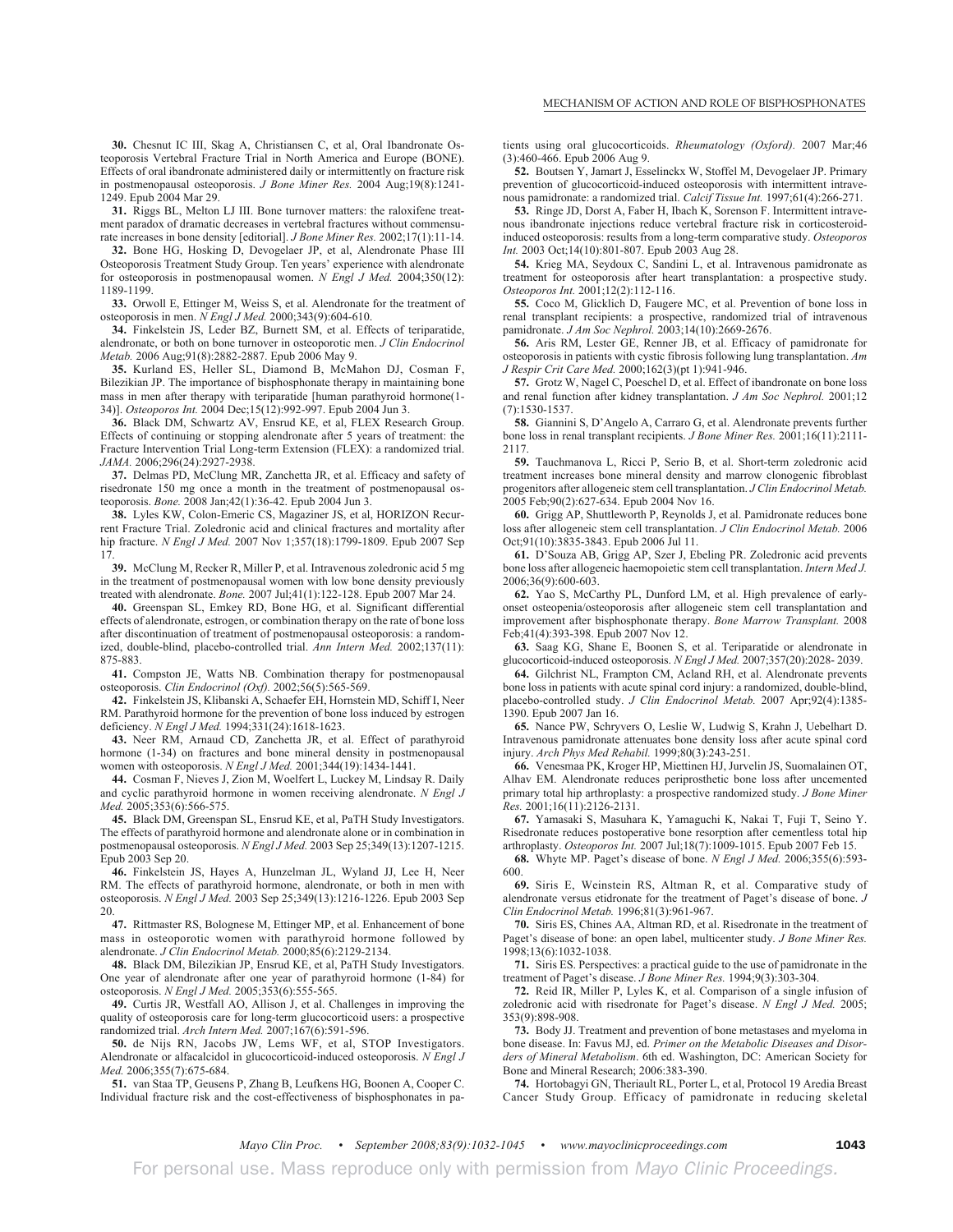complications in patients with breast cancer and lytic bone metastases. *N Engl J Med.* 1996;335(24):1785-1791.

**75.** Hortobagyi GN, Theriault RL, Lipton A, et al, Protocol 19 Aredia Breast Cancer Study Group. Long-term prevention of skeletal complications of metastatic breast cancer with pamidronate. *J Clin Oncol.* 1998;16(6):2038-2044.

**76.** Lipton A, Theriault RL, Hortobagyi GN, et al. Pamidronate prevents skeletal complications and is effective palliative treatment in women with breast carcinoma and osteolytic bone metastases: long term follow-up of two randomized, placebo-controlled trials. *Cancer.* 2000;88(5):1082-1090.

**77.** Rosen LS, Gordon D, Tchekmedyian NS, et al. Long-term efficacy and safety of zoledronic acid in the treatment of skeletal metastases in patients with nonsmall cell lung carcinoma and other solid tumors: a randomized, Phase III, double-blind, placebo-controlled trial. *Cancer.* 2004;100(12):2613-2621.

**78.** Clemons MJ, Dranitsaris G, Ooi WS, et al. Phase II trial evaluating the palliative benefit of second-line zoledronic acid in breast cancer patients with either a skeletal-related event or progressive bone metastases despite first-line bisphosphonate therapy. *J Clin Oncol.* 2006 Oct 20;24(30):4895-4900. Epub 2006 Sep 25.

**79.** Body JJ, Diel IJ, Lichinitser MR, et al, MF 4265 Study Group. Intravenous ibandronate reduces the incidence of skeletal complications in patients with breast cancer and bone metastases. *Ann Oncol.* 2003;14(9):1399-1405.

**80.** Body JJ, Diel IJ, Bell R, et al. Oral ibandronate improves bone pain and preserves quality of life in patients with skeletal metastases due to breast cancer. *Pain.* 2004;111(3):306-312.

**81.** Body JJ, Diel IJ, Lichinitzer M, et al. Oral ibandronate reduces the risk of skeletal complications in breast cancer patients with metastatic bone disease: results from two randomised, placebo-controlled phase III studies. *Br J Cancer.* 2004;90(6):1133-1137.

**82.** Powles T, Paterson S, Kanis JA, et al. Randomized, placebo-controlled trial of clodronate in patients with primary operable breast cancer. *J Clin Oncol.* 2002;20(15):3219-3224.

**83.** Khan MN, Khan AA. Cancer treatment-related bone loss: a review and synthesis of the literature. *Curr Oncol.* 2008;15(suppl 1):S30-S40.

**84.** Gnant MF, Mlineritsch B, Luschin-Ebengreuth G, et al. Zoledronic acid prevents cancer treatment-induced bone loss in premenopausal women receiving adjuvant endocrine therapy for hormone-responsive breast cancer: a report from the Austrian Breast and Colorectal Cancer Study Group. *J Clin Oncol.* 2007 Mar 1;25(7):820-828. Epub 2006 Dec 11.

**85.** Confavreux CB, Fontana A, Guastalla JP, Munoz F, Brun J, Delmas PD. Estrogen-dependent increase in bone turnover and bone loss in postmenopausal women with breast cancer treated with anastrozole: prevention with bisphosphonates. *Bone.* 2007 Sep;41(3):346-352. Epub 2007 Jun 16.

**86.** Garnero P, Buchs N, Zekri J, Rizzoli R, Coleman RE, Delmas PD. Markers of bone turnover for the management of patients with bone metastases from prostate cancer. *Br J Cancer.* 2000;82(4):858-864.

**87.** Saad F, Gleason DM, Murray R, et al, Zoledronic Acid Prostate Cancer Study Group. A randomized, placebo-controlled trial of zoledronic acid in patients with hormone-refractory metastatic prostate carcinoma. *J Natl Cancer Inst.* 2002;94(19):1458-1468.

**88.** Saad F, Gleason DM, Murray R, et al, Zoledronic Acid Prostate Cancer Study Group. Long-term efficacy of zoledronic acid for the prevention of skeletal complications in patients with metastatic hormone-refractory prostate cancer. *J Natl Cancer Inst.* 2004;96(11):879-882.

**89.** Smith MR, McGovern FJ, Zietman AL, et al. Pamidronate to prevent bone loss during androgen-deprivation therapy for prostate cancer. *N Engl J Med.* 2001;345(13):948-955.

**90.** Michaelson MD, Kaufman DS, Lee H, et al. Randomized controlled trial of annual zoledronic acid to prevent gonadotropin-releasing hormone agonist-induced bone loss in men with prostate cancer. *J Clin Oncol.* 2007;25(9):1038-1042.

**91.** Smith MR, Eastham J, Gleason DM, Shasha D, Tchekmedyian S, Zinner N. Randomized controlled trial of zoledronic acid to prevent bone loss in men receiving androgen deprivation therapy for nonmetastatic prostate cancer. *J Urol.* 2003;169(6):2008-2012.

**92.** Ishizaka K, Machida T, Kobayashi S, Kanbe N, Kitahara S, Yoshida K. Preventive effect of risedronate on bone loss in men receiving androgendeprivation therapy for prostate cancer. *Int J Urol.* 2007;14(12):1071-1075.

**93.** Berenson JR, Lichtenstein A, Porter L, et al, Myeloma Aredia Study Group. Efficacy of pamidronate in reducing skeletal events in patients with advanced multiple myeloma. *N Engl J Med.* 1996;334:488-493.

**94.** Berenson JR, Rosen LS, Howell A, et al. Zoledronic acid reduces skeletal-related events in patients with osteolytic metastases [published correction appears in *Cancer.* 2001;91(10):1956]. *Cancer.* 2001;91(7):1191-1200.

**95.** Rosen LS, Gordon D, Kaminski M, et al. Zoledronic acid versus pamidronate in the treatment of skeletal metastases in patients with breast cancer or osteolytic lesions of multiple myeloma: a phase III, double-blind, comparative trial. *Cancer J.* 2001;7(5):377-387.

**96.** Berenson JR, Hillner BE, Kyle RA, et al, American Society of Clinical Oncology Bisphosphonates Expert Panel. American Society of Clinical Oncology clinical practice guidelines: the role of bisphosphonates in multiple myeloma. *J Clin Oncol.* 2002;20(17):3719-3736.

**97.** Lacy MQ, Dispenzieri A, Gertz MA, et al. Mayo Clinic consensus statement for the use of bisphosphonates in multiple myeloma. *Mayo Clin Proc.* 2006;81(8):1047-1053.

**98.** Durie BGM. Use of bisphosphonates in multiple myeloma: IMWG response to Mayo Clinic consensus statement [letter]. *Mayo Clin Proc.* 2007; 82(4):516-517.

**99.** Lipton A, Zheng M, Seaman J. Zoledronic acid delays the onset of skeletal-related events and progression of skeletal disease in patients with advanced renal cell carcinoma. *Cancer.* 2003;98(5):962-969.

**100.** Glorieux FH. Experience with bisphosphonates in osteogenesis imperfecta. *Pediatrics.* 2007;119(suppl 2):S163-S165.

**101.** Rauch F, Travers R, Plotkin H, Glorieux FH. The effects of intravenous pamidronate on the bone tissue of children and adolescents with osteogenesis imperfecta. *J Clin Invest.* 2002;110(9):1293-1299.

**102.** Cho TJ, Choi IH, Chung CY, Yoo WJ, Park MS, Park YK. Efficacy of oral alendronate in children with osteogenesis imperfecta. *J Pediatr Orthop.* 2005;25(5):607-612.

**103.** DiMeglio LA, Peacock M. Two-year clinical trial of oral alendronate versus intravenous pamidronate in children with osteogenesis imperfecta. *J Bone Miner Res.* 2006 Jan;21(1):132-140. Epub 2005 Oct 17.

**104.** Akcay T, Turan S, Guran T, Bereket A. Alendronate treatment in children with osteogenesis imperfecta. *Indian Pediatr.* 2008;45(2):105- 109.

**105.** Zeitlin L, Fassier F, Glorieux FH. Modern approach to children with osteogenesis imperfecta. *J Pediatr Orthop B.* 2003;12(2):77-87.

**106.** Munns CF, Rauch F, Travers R, Glorieux FH. Effects of intravenous pamidronate treatment in infants with osteogenesis imperfecta: clinical and histomorphometric outcome. *J Bone Miner Res.* 2005 Jul;20(7):1235-1243. Epub 2005 Feb 21.

**107.** Ward L, Tricco AC, Phuong P, et al. Bisphosphonate therapy for children and adolescents with secondary osteoporosis. *Cochrane Database Syst Rev.* 2007;(4):CD005324.

**108.** Bachrach LK. Consensus and controversy regarding osteoporosis in the pediatric population. *Endocr Pract.* 2007;13(5):513-520.

**109.** Papapoulos SE, Cremers SC. Prolonged bisphosphonate release after treatment in children [letter]. *N Engl J Med.* 2007;356(10):1075-1076.

**110.** Munns CF, Rauch F, Ward L, Glorieux FH. Maternal and fetal outcome after long-term pamidronate treatment before conception: a report of two cases. *J Bone Miner Res.* 2004 Oct;19(10):1742-1745. Epub 2004 Jul 21.

**111.** Woo SB, Hellstein JW, Kalmar JR. Narrative [corrected] review: bisphosphonates and osteonecrosis of the jaws [published correction appears in *Ann Intern Med.* 2006; 145(3):235]. *Ann Intern Med.* 2006;144(10):753-761.

**112.** Dimopoulos MA, Kastritis E, Anagnostopoulos A, et al. Osteonecrosis of the jaw in patients with multiple myeloma treated with bisphosphonates: evidence of increased risk after treatment with zoledronic acid. *Haematologica.* 2006 Jul;91(7):968-971. Epub 2006 Jun 1.

**113.** Corso A, Varettoni M, Zappasodi P, et al. A different schedule of zoledronic acid can reduce the risk of the osteonecrosis of the jaw in patients with multiple myeloma. *Leukemia.* 2007 Jul;21(7):1545-1548. Epub 2007 Apr 5.

**114.** Khosla S, Burr D, Cauley J, et al. Bisphosphonate-associated osteonecrosis of the jaw: report of a task force of the American Society for Bone and Mineral Research [editorial]. *J Bone Miner Res.* 2007;22(10):1479-1491.

**115.** Marx RE, Sawatari Y, Fortin M, Broumand V. Bisphosphonate-induced exposed bone (osteonecrosis/osteopetrosis) of the jaws: risk factors, recognition, prevention, and treatment. *J Oral Maxillofac Surg.* 2005;63(11):1567- 1575.

**116.** Bamias A, Kastritis E, Bamia C, et al. Osteonecrosis of the jaw in cancer after treatment with bisphosphonates: incidence and risk factors. *J Clin Oncol.* 2005;23(34):8580-8587.

**117.** Tosi P, Zamagni E, Cangini D, et al. Osteonecrosis of the jaws in newly diagnosed multiple myeloma patients treated with zoledronic acid and thalidomide-dexamethasone [letter]. *Blood.* 2006;108(12):3951-3952.

**118.** Bilezikian JP. Osteonecrosis of the jaw—do bisphosphonates pose a risk? *N Engl J Med.* 2006;355(22):2278-2281.